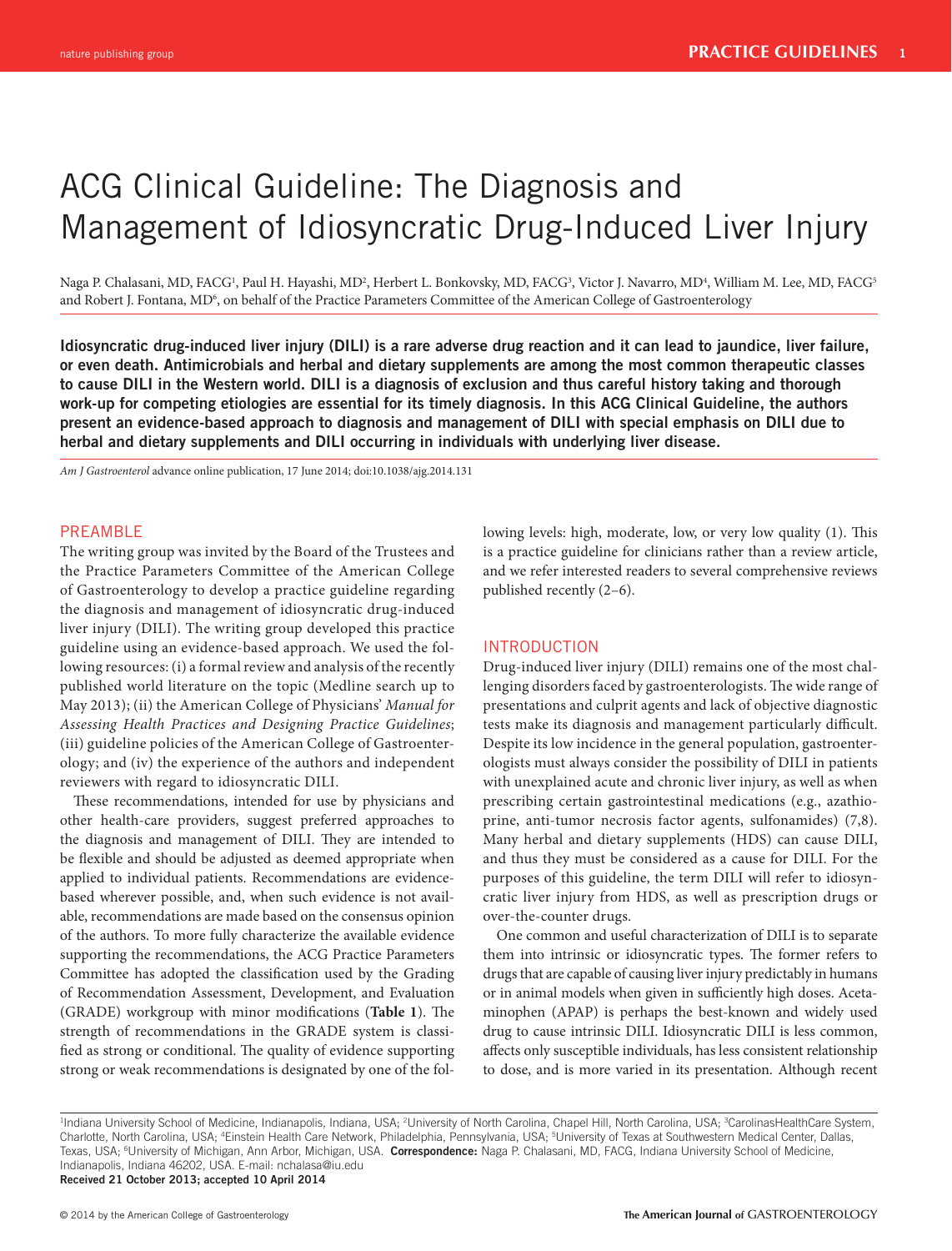#### **Table 1 . Grading of Recommendations, Assessment, Development**  and Evaluation (GRADE) (1)

| Strength of recommendation | Criteria                                                                                                                                              |
|----------------------------|-------------------------------------------------------------------------------------------------------------------------------------------------------|
| Strong                     | Factors influencing the strength of the<br>recommendation included the quality of<br>the evidence, presumed patient-impor-<br>tant outcomes, and cost |
| Conditional                | Variability in preferences and values, or<br>more uncertainty. Recommendation is<br>made with less certainty, higher cost or<br>resource consumption  |
| <b>Quality of evidence</b> | Criteria                                                                                                                                              |
| <b>High</b>                | Further research is unlikely to change<br>confidence in the estimate of the clinical<br>effect                                                        |
| Moderate                   | Further research may change confidence<br>in the estimate of the clinical effect                                                                      |
| $1$ $\alpha$               | Further research is very likely to impact<br>confidence on the estimate of clinical<br>effect                                                         |
| Very low                   | The estimate of the effect is very uncer-<br>tain                                                                                                     |

data have begun to blur the distinction between these two categories somewhat, they remain useful conceptual paradigms. APAP, although by far the most common cause of DILI, is the only agent in wide use that causes intrinsic DILI. Its clinical picture is relatively easy to recognize. Diagnostic and therapeutic guidelines for APAP hepatotoxicity are well established  $(9-11)$ . Therefore, this guideline is limited to the wider array of idiosyncratic DILI that is more difficult to diagnose and treat. In addition, characterizing the injury by latency, pattern of injury (e.g., *R* -value), mortality risk (Hy's Law)  $(5,12)$ , and outcome (resolution versus chronic) is critical in evaluating and managing DILI in clinical practice. These topics and terms form the framework for this guideline and are defined in Table 2.

# **Genetic and nongenetic risk factors**

 Our understanding of genetic risk factors for DILI is still in its infancy; describing the known genetic associations with diverse drugs is beyond the scope of this clinical practice guideline (2). Nongenetic risk factors can be host-related environmental factors, or they can be compound-specific in nature ( **Table 3** ).

The causative agents for DILI in children and in adults vary, and they differ based on the indication for which the medications are prescribed. Age may confer susceptibility to DILI in a drug-specific manner. For example, drugs that act on the central nervous system and antimicrobials are the more common causes of DILI in children. Infants and children appear susceptible to liver injury caused by valproate and are at an increased risk of Reye's syndrome caused by aspirin. Although propylthiouracil may cause DILI in all age groups, children are more susceptible to severe and fatal hepatotoxicity due to propylthiouracil (13,14). With increasing age,

there is an increasing risk of liver injury because of many medications such as isoniazid, amoxicillin – clavulanate, and nitrofurantoin  $(15)$ .

There is no evidence to suggest that women are at a higher risk for "all-cause DILI" (i.e., DILI caused by any type of agent), but they appear to be at a higher risk of liver injury caused by certain medications such as minocycline, methyldopa, diclofenac, nitrofurantoin, and nevirapine. The typical signature of DILI caused by minocycline, methyldopa, diclofenac, and nitrofurantoin is chronic hepatitis resembling autoimmune hepatitis with female preponderance. Hepatotoxicity due to nevirapine is also more common in women, especially those with higher  $CD4 +$  cell count (5).

 DILI is a rare cause of acute liver injury in pregnant women, which could well be due to generally infrequent use of prescription medications. There is no evidence to suggest that pregnancy by itself increases the susceptibility to DILI to any agents other than tetracycline. High-dose intravenous tetracycline has been classically described to cause DILI in pregnant women, but intravenous tetracycline is seldom used now in the developed world  $(2,4,5)$ . Common causes of DILI in pregnant women are antihypertensive agents such as methyldopa and hydralazine, antimicrobials including antiretroviral agents, and propylthiouracil.

 Although animal experiments show that diabetes mellitus increases susceptibility to toxic liver injury caused by certain compounds (e.g., APAP), there is no evidence to show that diabetes mellitus increases the risk of all-cause DILI in humans. Liver injury due to selected compounds such as methotrexate and anti-tuberculosis medicines may be increased in individuals with diabetes. A preliminary report from the United States Drug-Induced Liver Injury Network (DILIN) showed that underlying diabetes mellitus was independently associated with the severity of DILI (odds ratio = 2.69;  $95\%$  CI = 1.14–6.45) (16).

 Although alcohol consumption is included as one of the elements for assessing causality in the Roussel Uclaf Causality Assessment Method (RUCAM) causality instrument (17,18), there is no evidence to suggest that chronic alcohol consumption is a risk factor for all-cause DILI. However, heavy alcohol consumption is a risk factor for causing DILI owing to certain compounds such as APAP, methotrexate, and isoniazid. The package insert recommends that individuals with substantial alcohol consumption should not take duloxetine, although there are no published data to show that alcoholism increases the risk of duloxetine hepatotoxicity.

Drug-drug interactions and polypharmacy are often invoked as risk factors for DILI, although there is scant evidence to show that they increase the risk of all-cause DILI. However, drug interactions may potentially exacerbate the risk of DILI due to antituberculosis agents and anticonvulsants such as valproate.

#### *Summary statements*

 Although a number of host, environmental, and compoundspecific risk factors have been described in the literature, there is no evidence to suggest that these variables represent major risk factors for all-cause DILI. •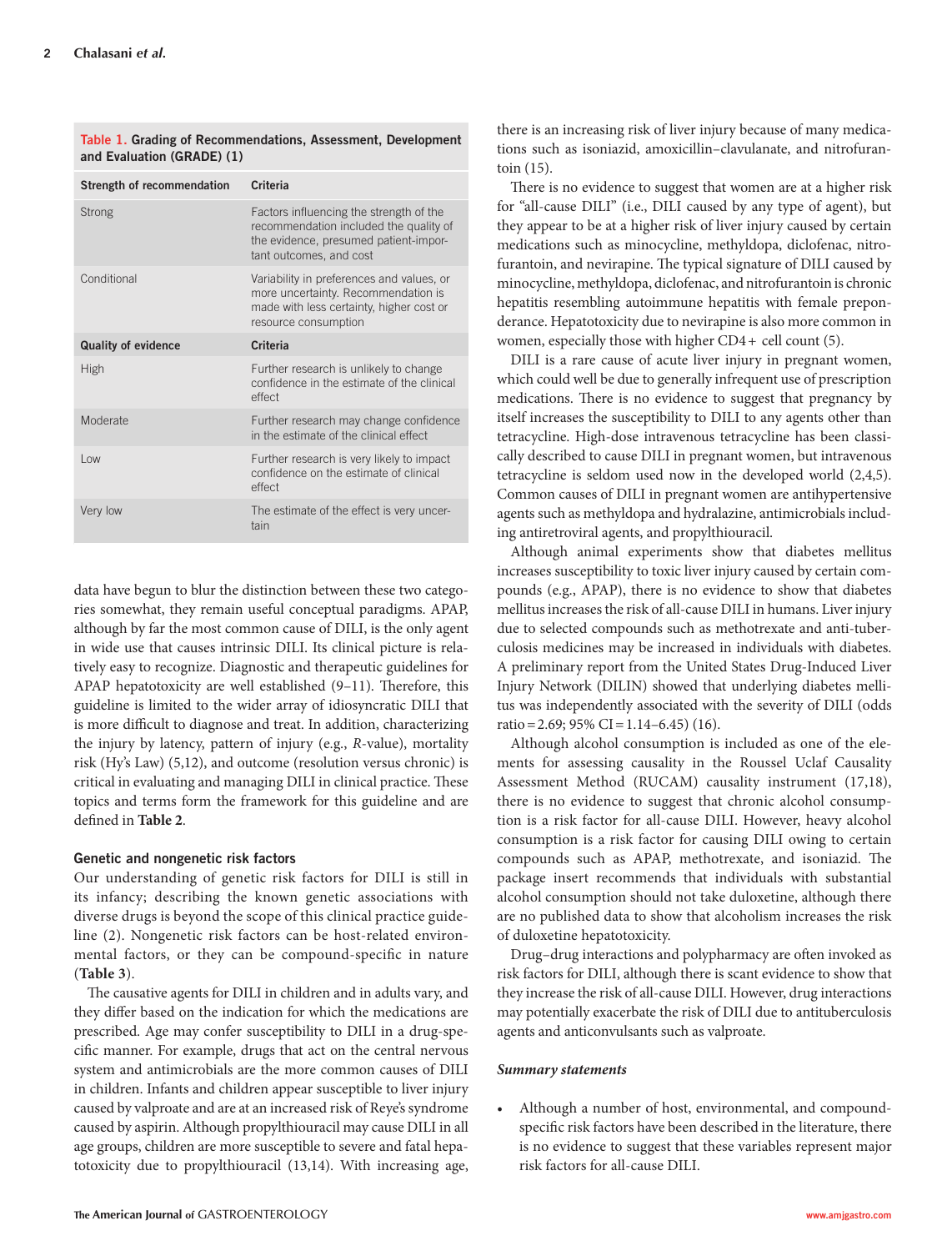#### **Table 2. Terminology and definitions**

| Term or concept                          | <b>Definition</b>                                                                                                                                                                                                                                                                                                                                                                                                                                                                                                                         |
|------------------------------------------|-------------------------------------------------------------------------------------------------------------------------------------------------------------------------------------------------------------------------------------------------------------------------------------------------------------------------------------------------------------------------------------------------------------------------------------------------------------------------------------------------------------------------------------------|
| Intrinsic DILI                           | Hepatotoxicity with potential to affect all individuals<br>to varying degrees. Reaction typically stereotypic<br>and dose dependent (e.g., acetaminophen)                                                                                                                                                                                                                                                                                                                                                                                 |
| <b>Idiosyncratic DILI</b>                | Hepatotoxicity affecting only rare susceptible indi-<br>viduals. Reaction less dose dependent and more<br>varied in latency, presentation, and course.                                                                                                                                                                                                                                                                                                                                                                                    |
| Chronic DILI                             | Failure of return of liver enzymes or bilirubin to<br>pre-DILI baseline, and/or other signs or symptoms<br>of ongoing liver disease (e.g., ascites, encephalo-<br>pathy, portal hypertension, coagulopathy) 6 months<br>after DILI onset                                                                                                                                                                                                                                                                                                  |
| Latency                                  | Time from medication (or HDS*) start to onset of<br><b>DILI</b>                                                                                                                                                                                                                                                                                                                                                                                                                                                                           |
| Wash-out, resolution,<br>or de-challenge | Time from DILI onset to return of enzymes and/or<br>bilirubin to pre-DILI baseline levels                                                                                                                                                                                                                                                                                                                                                                                                                                                 |
| Rechallenge                              | Re-administration of medication or HDS to a<br>patient who already had a DILI to the same agent                                                                                                                                                                                                                                                                                                                                                                                                                                           |
| Hy's law                                 | Observation made by late Hyman Zimmerman<br>suggesting a 1 in 10 mortality risk of DILI if the<br>following three criteria are met:<br>Serum ALT or AST > 3xULN<br>$1_{-}$<br>$\mathcal{P}$<br>Serum total bilirubin elevated to $>2\times$ ULN,<br>without initial findings of cholestasis (elevated<br>serum alkaline phosphatase)<br>No other reason can be found to explain the<br>3.<br>combination of increased aminotransferases and<br>bilirubin, such as viral hepatitis A, B, C, or other<br>preexisting or acute liver disease |
| Temple's corollary                       | An imbalance in the frequency of $ALT > 3 \times ULN$<br>between active treatment and control arms in<br>a randomized controlled trial. This is used to<br>assess for hepatotoxic potential of a drug from<br>premarketing clinical trials                                                                                                                                                                                                                                                                                                |
| $R$ -value                               | $ALT/ULN \div AP/ULN$ . Used to defined hepatotoxi-<br>city injury patterns: hepatocellular $(R>5)$ , mixed<br>$(R=2-5)$ , and cholestatic $(R<2)$                                                                                                                                                                                                                                                                                                                                                                                        |
| <b>RUCAM</b>                             | RUCAM. Diagnostic algorithm that uses a scoring<br>system based on clinical data, pre-existing hepato-<br>toxicity literature on the suspected agent and<br>rechallenge                                                                                                                                                                                                                                                                                                                                                                   |
|                                          | ALT alanine aminotransferase: AP alkaline phosphatase: AST aspartate                                                                                                                                                                                                                                                                                                                                                                                                                                                                      |

ALT, alanine aminotransferase; AP, alkaline phosphatase; AST, aspartate aminotransferase; DILI, drug-induced liver injury; HDS, herbal and dietary supplement; RUCAM, Roussel Uclaf Causality Assessment Method; ULN, upper limit of normal.

 Certain variables such as age, gender, and alcohol consumption may increase the risk for DILI in a drug-specific manner. •

#### **Diagnosis and causality assessment in DILI**

 DILI remains a diagnosis of exclusion based primarily on a detailed history and judicious use of blood tests, hepatobiliary imaging, and liver biopsy. Diagnostic algorithms available to the clinician are based on clinical scoring systems (17-19). Although they can help organize the clinician's history and testing by providing a diagnostic framework, they lack clarity and proven accuracy. Recently, suggested minimum data required for the diagnosis of DILI were published (20) (Table 4).

|                    |  | Table 3. Variables that may predispose individuals to |
|--------------------|--|-------------------------------------------------------|
| idiosyncratic DILI |  |                                                       |

| <b>Host factors</b>                                  | <b>Environmental factors</b>             | <b>Drug-related factors</b>             |
|------------------------------------------------------|------------------------------------------|-----------------------------------------|
| Age                                                  | Smoking                                  | Daily dose                              |
| Gender                                               | Alcohol consumption                      | Metabolic profile                       |
| Pregnancy                                            | Infection and inflam-<br>matory episodes | Class effect and<br>cross-sensitization |
| Malnutrition                                         |                                          | Drug interactions<br>and polypharmacy   |
| Obesity                                              |                                          |                                         |
| Diabetes mellitus                                    |                                          |                                         |
| Co-morbidities including<br>underlying liver disease |                                          |                                         |
| Indications for therapy                              |                                          |                                         |
| DILI, drug-induced liver injury.                     |                                          |                                         |

*History and physical examination*. The importance of a thorough history in DILI cannot be overemphasized. Accurate history of medication exposure and onset and course of liver biochemistry abnormalities is crucial. Usually, DILI events occur within the first 6 months after starting a new medication, but there are exceptions. Some compounds have a propensity to cause DILI after a longer latency (e.g., nitrofurantoin, mino cycline, statins; **Table 5** ). History taking is greatly enhanced by knowledge of the most common and most rarely implicated DILI agents. Overall, antibiotics and antiepileptics are most commonly reported accounting for  $>60\%$  of DILI overall, whereas antihypertensive and diabetic medications are less common  $(2,4-6,16)$ . There are increasing reports of DILI due to HDS, and thus close questioning regarding HDS consumption is crucial (2,3,21). Table 5 lists the most notorious and commonly prescribed agents associated with DILI, including those used in gastroenterology. Typical latencies and patterns of injury are also provided. Certain drugs, sometimes but not always, have a "signature" presentation in terms of latency, biochemical pattern, and other characteristics ( **Table 5** ).

 Harnessing knowledge of rare or newly reported cases of DILI is more daunting. The Food and Drug Administration (FDA) approved an average of 90 drugs per year from 2007 to 2011 (22). Published case reports of DILI are spread across general medical, subspecialty, toxicology, pharmacology, and gastroenterology journals, and they are of varying quality (20). Recently, the National Institute of Diabetes and Digestive and Kidney Diseases (NIDDK) and the National Library of Medicine launched *LiverTox* (http://www.livertox.nih.gov/), a free and helpful online DILI resource consisting of detailed information on more than 600 agents, and it is updated periodically (23).

*Diagnostic evaluation: blood tests and imaging studies*. The diagnostic approach to DILI can be tailored according to the pattern of liver injury at presentation. The *R*-value is defined as serum alanine aminotransferase/upper limit of normal (ULN) divided by serum alkaline phosphatase/ULN. By common convention,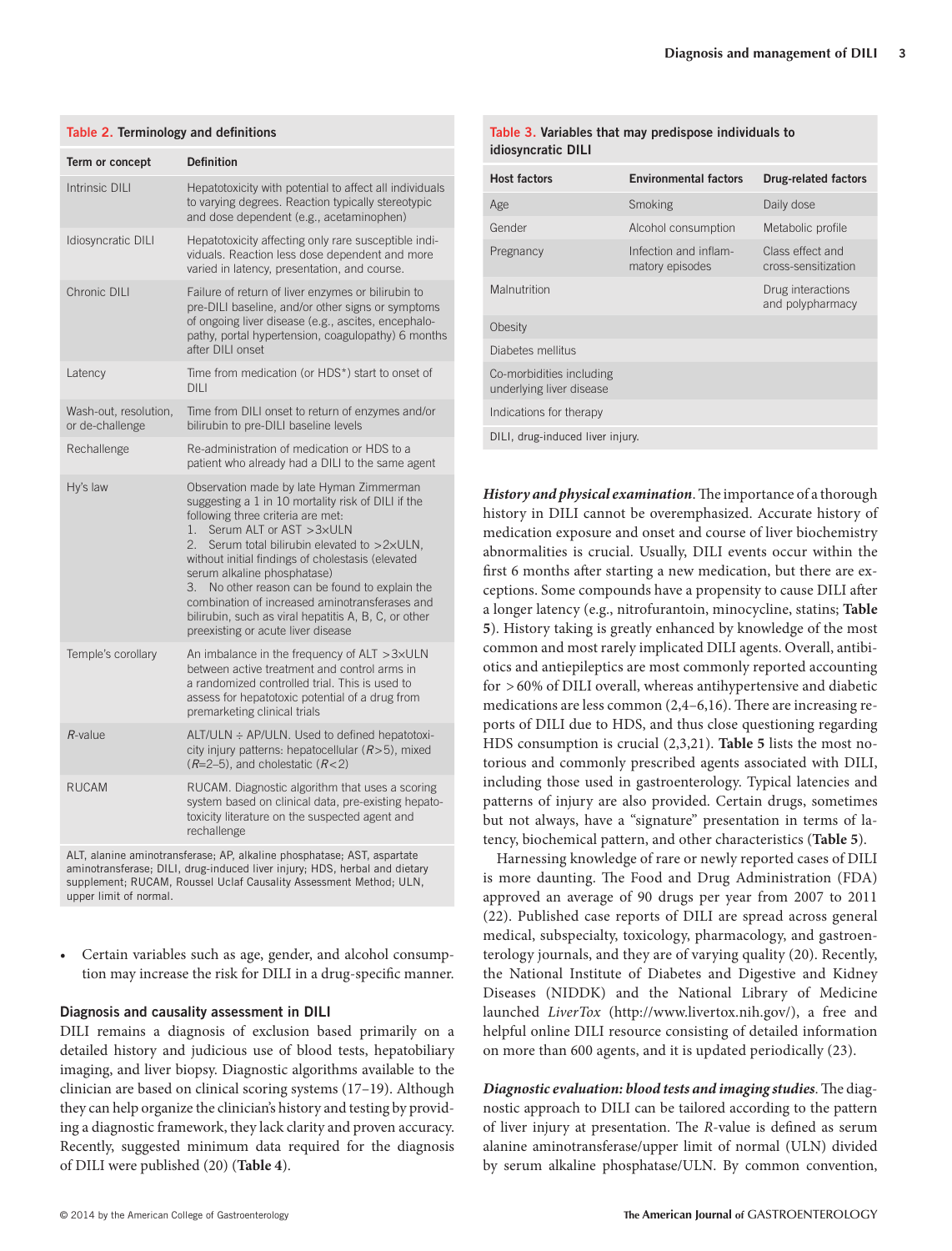| <b>Element</b>                    | <b>Comments</b>                                                                                                                                          |
|-----------------------------------|----------------------------------------------------------------------------------------------------------------------------------------------------------|
| Gender                            | Particularly pertinent for competing disorders (e.g., PBC)                                                                                               |
| Age                               | Particularly pertinent for competing disorders (e.g., HEV)                                                                                               |
| Race/ethnicity                    | Particularly pertinent for competing disorders (e.g., sarcoidosis, sickle cell-related biliary stone disease, oriental<br>sclerosing cholangitis)        |
| Indication for use of drug or HDS |                                                                                                                                                          |
| Concomitant diseases              | Particularly pertinent disorders may include sepsis, heart failure, hypotension episodes, recent general anesthesia,<br>parenteral nutrition, and cancer |
| Presence of rechallenge           | Give timing of rechallenge if done                                                                                                                       |
| History of other drug reactions   | Certain cross-reactivities may exist (e.g., anti-epileptics)                                                                                             |
| History of other liver disorders  | Chronic viral hepatitis, NAFLD, hemochromatosis, alcoholic liver disease, PSC, PBC, liver cancer                                                         |
| History of alcohol use            | Past vs. present; estimated grams per day; sporadic vs. binge drinking vs. regular (daily or weekly)                                                     |
| Exposure time ("latency")         | Start and stop dates or total number of days, weeks, or months taken                                                                                     |
| Symptoms and signs                | Presence or absence, time of onset, type (fatigue, weakness, abdominal pain, nausea, dark urine, icterus, jaundice,<br>pruritus, fever, rash)            |
| Physical findings                 | Fever, rash, hepatomegaly, hepatic tenderness, signs of chronic liver disease                                                                            |
| Medications and HDS products      | Complete list of medications or HDS products with particular attention to those started in the previous 6 months                                         |
| Laboratory results                | Day of first abnormal liver biochemistry; liver biochemistries, eosinophil counts at presentation                                                        |
| Viral hepatitis serologies        | Anti-HAV IgM, HBsAg, anti-HBc IgM, anti-HCV, HCV RNA                                                                                                     |
| Auto-immune hepatitis serologies  | ANA, anti-smooth muscle antibody, IgG level                                                                                                              |
| Imaging                           | US±Doppler, CT, or MRI±MRCP                                                                                                                              |
| Histology, if available           | Timing of biopsy in relation to enzyme elevation and onset                                                                                               |
| Washout (de-challenge) data       | Follow-up liver biochemistries                                                                                                                           |
| Clinical outcome                  | Resolution, transplant, death, and timing of each                                                                                                        |
|                                   |                                                                                                                                                          |

#### **Table 4 . Recommended minimal elements of a diagnostic evaluation in the work-up of suspected DILI**

ANA, anti-nuclear antibody; CT, computerized tomography; DILI, drug-induced liver injury; HAV, hepatitis A virus; HBc, hepatitis B core antigen; HBs, hepatitis B surface antigen; HCV, hepatitis C virus; HDS, herbal or dietary supplement; HEV, hepatitis E virus; NAFLD, nonalcoholic fatty liver disease; PBC, primary biliary cirrhosis; PSC, primary sclerosing cholangitis; Ig, immunoglobulin; MRI, magnetic resonance imaging; MRCP, magnetic resonance cholangiopancreatography; US, ultrasound.

Modified from Agarwal VK et al. (4).

 $R \geq 5$  is labeled as hepatocellular DILI,  $R < 2$  is labeled as cholestatic DILI, and  $2 < R < 5$  is labeled as "mixed" DILI. The pattern of liver injury provides a useful framework to allow one to focus on differential diagnosis and further evaluation. However, the same medication can present with varying laboratory profiles and clinical features in individual DILI patients.

The differential diagnosis for acute hepatocellular injury includes acute viral hepatitis, autoimmune hepatitis, ischemic liver injury, acute Budd-Chiari syndrome, and Wilson's disease.

 Acute hepatitis C and acute hepatitis E infections are known masqueraders of DILI. The diagnosis of acute hepatitis C can be challenging because anti-hepatitis C virus (HCV) antibodies may be negative initially. In the initial report of the DILIN Prospective Study, acute hepatitis C infection masqueraded as DILI in 1.3 % of cases, leading to the recommendation that acute hepatitis C infection should be excluded in patients with suspected DILI by HCV RNA testing (16). Another published report from the DILIN showed that 3% of individuals with suspected DILI tested positive for anti-hepatitis E virus Ig M, and it was concluded that serological testing for acute hepatitis E infection should be performed in individuals with suspected DILI, especially if clinical features are compatible with acute viral hepatitis (24). Although the diagnosis of acute hepatitis E can be made most readily by testing for IgM anti-hepatitis E virus antibodies, the reliability of currently available tests is not high (25). The use of this test may be best reserved for cases with obvious risk factors (e.g., travel to an endemic area) where the pretest probability may increase the test performance and predictive value. Acute cytomegalovirus, Epstein-Barr virus, and herpes simplex virus infection may sometimes present with elevations in liver biochemistries, although patients with such acute infections often have characteristic accompanying systemic manifestations such as lymphadenopathy, rash, and atypical lymphocytes.

Autoimmune hepatitis should be considered in the differential diagnosis of all cases of DILI, and, in fact, it is well known that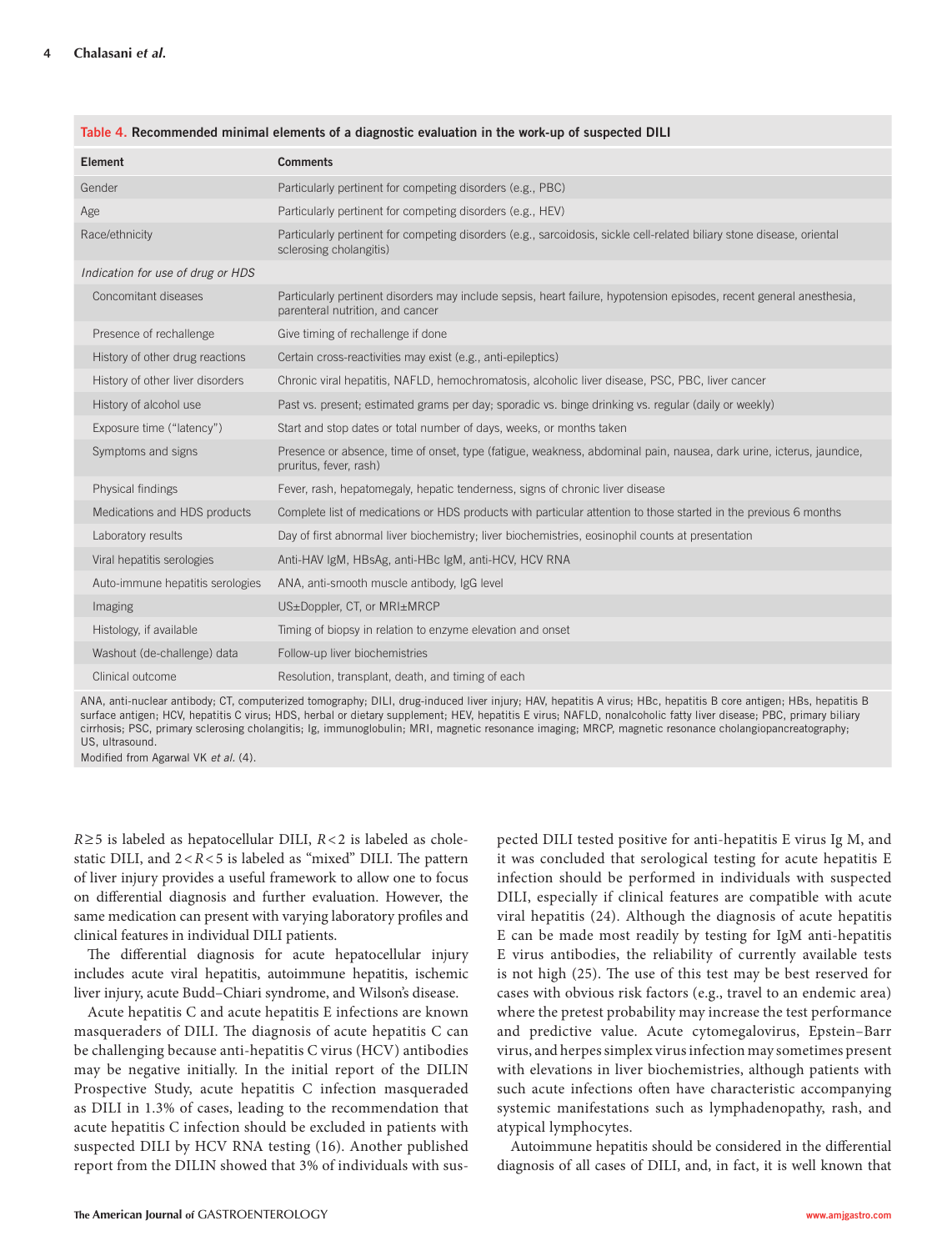|  |  |  | Table 5. Most common or well-described DILI agents and the patterns of their liver injury |  |  |  |  |  |  |  |
|--|--|--|-------------------------------------------------------------------------------------------|--|--|--|--|--|--|--|
|--|--|--|-------------------------------------------------------------------------------------------|--|--|--|--|--|--|--|

| <b>Antibiotics</b>                     | Latency <sup>a</sup>               | Typical pattern of injury/identifying features                                                                                                             |
|----------------------------------------|------------------------------------|------------------------------------------------------------------------------------------------------------------------------------------------------------|
| Amoxicillin/clavulanate                | Short to moderate                  | Cholestatic injury, but can be hepatocellular; DILI onset is frequently detected after drug<br>cessation                                                   |
| Isoniazid                              | Moderate to long                   | Acute hepatocellular injury similar to acute viral hepatitis                                                                                               |
| Trimethoprim/sulfamethoxazole          | Short to moderate                  | Cholestatic injury, but can be hepatocellular; often with immunoallergic features (e.g., fever,<br>rash, eosinophilia)                                     |
| Fluoroquinolones                       | Short                              | Variable: hepatocellular, cholestatic, or mixed in relatively similar proportions                                                                          |
| <b>Macrolides</b>                      | Short                              | Hepatocellular, but can be cholestatic                                                                                                                     |
| Nitrofurantoin                         |                                    |                                                                                                                                                            |
| Acute form (rare)                      | Short                              | Hepatocellular                                                                                                                                             |
| Chronic form                           | Moderate to long<br>(months-years) | Typically hepatocellular; often resembles idiopathic autoimmune hepatitis                                                                                  |
| Minocycline                            | Moderate to long                   | Hepatocellular and often resembles autoimmune hepatitis                                                                                                    |
| Anti-epileptics                        |                                    |                                                                                                                                                            |
| Phenytoin                              | Short to moderate                  | Hepatocellular, mixed, or cholestatic often with immune-allergic features (e.g., fever, rash,<br>eosinophilia) (anti-convulsant hypersensitivity syndrome) |
| Carbamazepine                          | Moderate                           | Hepatocellular, mixed, or cholestatic often with immune-allergic features (anti-convulsant<br>hypersensitivity syndrome)                                   |
| Lamotrigine                            | Moderate                           | Hepatocellular often with immune-allergic features (anti-convulsant hypersensitivity syndrome)                                                             |
| Valproate                              |                                    |                                                                                                                                                            |
| Hyperammonemia                         | Moderate to long                   | Elevated blood ammonia, encephalopathy                                                                                                                     |
| Hepatocellular                         | Moderate to long                   | Hepatocellular                                                                                                                                             |
| Reye-like syndrome                     | Moderate                           | Hepatocellular, acidosis; microvesicular steatosis on biopsy                                                                                               |
| Analgesics                             |                                    |                                                                                                                                                            |
| Non-steroidal anti-inflammatory agents | Moderate to long                   | Hepatocellular injury                                                                                                                                      |
| Immune modulators                      |                                    |                                                                                                                                                            |
| Interferon- $\beta$                    | Moderate to long                   | Hepatocellular                                                                                                                                             |
| Interferon- $\alpha$                   | Moderate                           | Hepatocellular, autoimmune hepatitis-like                                                                                                                  |
| Anti-TNF agents                        | Moderate to long                   | Hepatocellular. Can have autoimmune hepatitis features                                                                                                     |
| Azathioprine                           | Moderate to long                   | Cholestatic or hepatocellular, but can present with portal hypertension (veno-occlusive<br>disease, nodular regenerative hyperplasia)                      |
| Herbals and dietary supplements        |                                    |                                                                                                                                                            |
| Green tea extract (catechin)           | Short to moderate                  | Hepatocellular                                                                                                                                             |
| Anabolic steroids                      | Moderate to long                   | Cholestatic; likely contained as adulterants in performance-enhancing products                                                                             |
| Pyrrolizidne alkaloids                 | Moderate to long                   | Sinusoidal obstruction syndrome/veno-occlusive disease; contained in some teas                                                                             |
| Flavocoxib                             | Short to moderate                  | Mixed hepatocellular and cholestatic                                                                                                                       |
| <b>Miscellaneous</b>                   |                                    |                                                                                                                                                            |
| Methotrexate (oral)                    | Long                               | Fatty liver, fibrosis                                                                                                                                      |
| Allopurinol                            | Short to moderate                  | Hepatocellular or mixed. Often with immune-allergic features. Granulomas often present on<br>biopsy                                                        |
| Amiodarone (oral)                      | Moderate to long                   | Hepatocellular, mixed, or cholestatic. Macrovesicular steatosis and steatohepatitis on biopsy                                                              |
| Androgen-containing steroids           | Moderate to long                   | Cholestatic. Can present with peliosis hepatis, nodular regenerative hyperplasia, or hepato-<br>cellular carcinoma                                         |
| Inhaled anesthetics                    | Short                              | Hepatocellular. May have immune-allergic features±fever                                                                                                    |
| Sulfasalazine                          | Short to moderate                  | Mixed, hepatocellular, or cholestatic. Often with immunoallergic features                                                                                  |
| Proton pump inhibitors                 | Short                              | Hepatocellular; very rare                                                                                                                                  |

DILI, drug-induced liver injury; TNF, tumor necrosis factor. a Short=3 – 30 days; moderate=30 – 90 days; long > 90 days.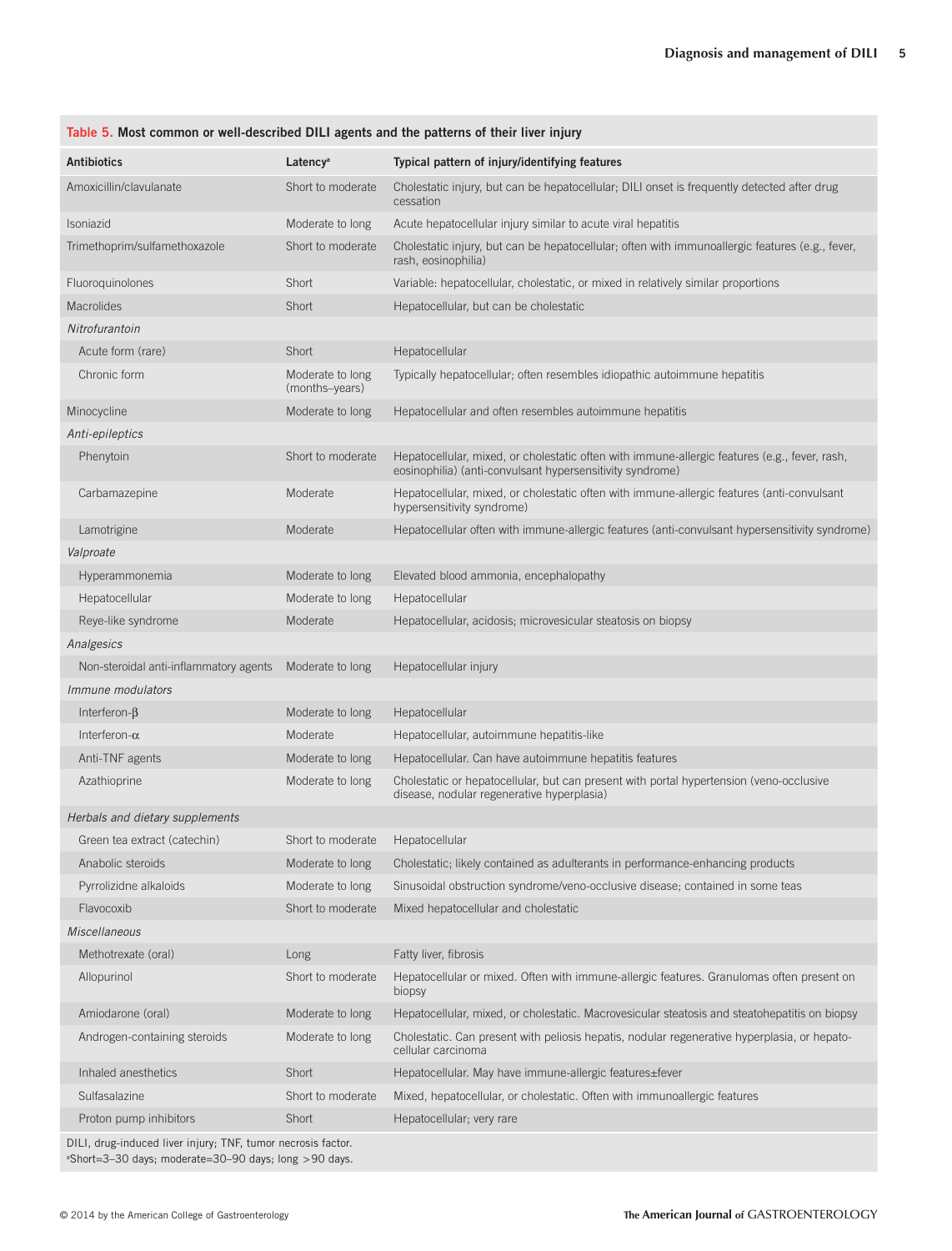some medications have high propensity to cause autoimmune-like DILI (e.g., minocycline, nitrofurantoin). Serum autoantibodies (antinuclear antibody and anti-smooth muscle antibody) and immunoglobulin Ig G levels should be routinely obtained, and a liver biopsy may be considered in selected cases. Low levels (e.g., titers less than 1:80 dilutions) of such autoantibodies are of little help in differential diagnosis, because  $~30\%$  of adults, especially women, may have such positive autoantibodies (26).

Although rare, one should screen for Wilson's disease with a serum ceruloplasmin level particularly in patients younger than 40 years. In general, a normal or high level will end further pursuit of this diagnosis, but ceruloplasmin is an acute-phase reactant and may be falsely normal or elevated during an acute hepatitis. When suspicion remains or ceruloplasmin level is low, other tests such as 24-h urine collection for copper, slit-lamp eye examination for Kayser – Fleischer rings, serum copper levels, and genetic testing of the *ABC B7* gene are indicated as outlined in diagnostic guidelines for diagnosing Wilson's disease (27). Budd-Chiari syndrome may sometimes mimic DILI, and thus it should be considered, especially if tender hepatomegaly and/or ascites are evident.

 Competing etiologies in individuals with suspected cholestatic DILI are pancreatico-biliary in nature and can be extrahepatic or intrahepatic. Extrahepatic etiologies such as choledocholithiasis or malignancies (e.g., pancreatobiliary or lymphoma) can be readily identified with abdominal imaging tests such as ultrasonography, computerized tomography, or magnetic resonance imaging. However, various intrahepatic etiologies mimicking DILI must be excluded based on careful history and physical examination (sepsis, total parenteral nutrition, or heart failure), serological testing (anti-mitochondrial antibody for primary biliary cirrhosis), or imaging (infiltrating disorders or sclerosing cholangitis). The role of endoscopic retrograde cholangiography in individuals with suspected DILI is largely limited to instances where routine imaging is unable to exclude impacted bile duct stones or primary sclerosing cholangitis with certainty.

*Diagnostic evaluation: liver biopsy* . Liver biopsy is not mandatory in the evaluation of DILI. Of the DILIN registry's first 300 cases,  $<$  50% had a liver biopsy (14). The DILIN cases have more severe injury owing to referral biases and inclusion criteria. Presumably, cases of less severe injury will have an even lower biopsy rate. Nevertheless, biopsy findings can be helpful and even diagnostic in some cases of suspected DILI. A detailed review of the plethora of histologic DILI findings is beyond the scope of this guideline. However, a recent report from the DILIN Prospective Study provides extensive characterization of biopsies from a large cohort of patients with well-defined DILI (28). Other descriptions are also available (2,4,29). However, the frequency with which a liver biopsy makes a definitive DILI diagnosis is low. A biopsy usually supplements the work-up by suggesting another diagnosis or ruling out a competing one, rather than revealing a "textbook" DILI injury.

There are instances where biopsy can be strongly recommended such as to help discern between autoimmune hepatitis and DILI. Current diagnostic algorithms for autoimmune hepatitis (AIH) include histology (24). AIH is typically responsive to immunosuppressive therapy, but commitment to therapy is often long term and has risks and side effects (30,31). Therefore, a biopsy is recommended if AIH remains on the differential and certainly if immunosuppressive therapies are contemplated. In this regard, it is important to recall that, in some patients, drugs appear to trigger the development of autoimmune hepatitis. In most such instances, immunosuppressants can eventually be stopped without inciting a flare-up of AIH, whereas in idiopathic AIH most patients will experience flare-ups when immunosuppressants are stopped.

 In general, persistence of biochemical abnormalities lowers the threshold for liver biopsy. The majority of DILI cases show steady decline in liver biochemistries after the presumed culprit agent is stopped. This observation is often referred to as "washout" or "de-challenge" and is a major factor in DILI diagnostic scoring algorithms  $(17-19)$ . Persistence of elevations weakens the case for DILI, thereby strengthening the possibility of other diagnoses such as primary sclerosing cholangitis, autoimmune hepatitis, primary biliary cirrhosis, cancer, or granulomatous hepatitis. Typically, cholestatic DILI takes longer to resolve than the hepatocellular DILI. The decision on how long to wait on a biopsy must be made on a case-by-case basis. Some experts consider lack of the 50% decline in the peak alanine aminotransferase value 30 days after stopping the suspected agent as reducing the likelihood of a DILI diagnosis (17,18). Others consider the cutoff time for a significant decrease in alanine aminotransferase at 60 days (19). For cholestatic injury, lack of significant drop in alkaline phosphatase or bilirubin (>50% drop in peak-ULN or drop to less than twice ULN) at 180 days is considered significant. There are no prospective studies examining the yield of biopsy based on these cutoffs. However, considering a biopsy at 60 days for unresolved acute hepatocellular and 180 days for cholestatic DILI is reasonable. Earlier biopsy is certainly justified, if there is continued rise in liver biochemistries particularly when any signs of liver failure develop. Conversely, if biochemistries are trending down, albeit slowly, then delaying liver biopsy is justified. DILI may also lead to chronic injury including a vanishing bile duct syndrome. If one suspects this, a liver biopsy is indicated for diagnostic and prognostic purposes.

 Occasionally, a liver biopsy may be necessary when continued use or contemplated rechallenge with a suspected medication is clinically necessary. Guidelines for biopsy for patients receiving chronic methotrexate have been published (32,33). The clinical need for other medications (e.g., isoniazid, chemotherapeutic agents) can also be high, and a biopsy can help define the risk of re-exposure. For methotrexate-induced fibrosis and fatty change, the Roenigk Classification System is the recognized histologic grading system (34). For other agents, risk stratification is typically based on assessment of the degree of necrosis and fibrosis. The presence of hepatic eosinophils and lesser degree of necrosis have been associated with a greater likelihood of recovery in DI-LIN and other case series (28,35).

 An algorithm for evaluating an individual with suspected DILI is shown in **Figure 1** .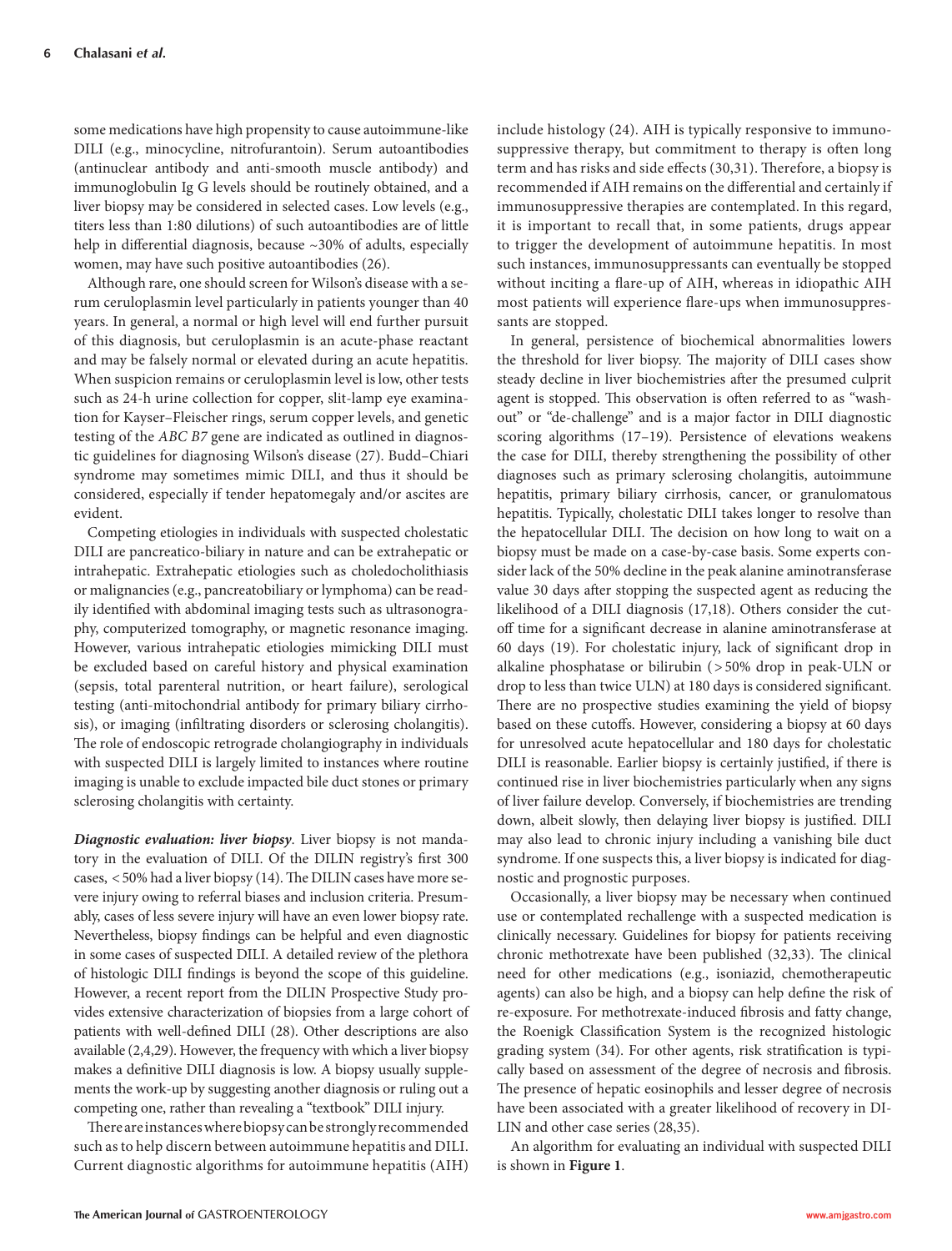

**Figure 1.** An algorithm to evaluate suspected idiosyncratic drug-induced liver injury (DILI). The *R*-value cutoff numbers of 2 and 5 serve only as a guideline. Which tests and their order must be based on the overall clinical picture including risk factors for competing diagnosis (e.g., recent travel to hepatitis E virus (HEV) endemic area), associated symptoms (e.g., abdominal pain, fever), and timing of laboratory tests (i.e., the *R*-value may change as the DILI evolves). ALT, alanine aminotransferase; Alk P, alkaline phosphatase; CMV, cytomegalovirus; EBV, Epstein – Barr virus; HCV, hepatitis C virus; HSV, herpes simplex virus; MR, magnetic resonance; ULN, upper limit of normal.

#### *Summary statements*

- Accurate clinical history related to medication exposure and the onset of liver test abnormalities should be obtained when DILI is suspected. •
- DILI is a diagnosis of exclusion, and thus appropriate competing etiologies should be excluded in a systematic manner. •
- On the basis of the *R* -value at presentation, DILI can be categorized into hepatocellular, cholestatic, or mixed types. This categorization allows testing for competing etiologies in a systematic approach. •
- Liver biopsy can help confirm a clinical suspicion of DILI, provide important information regarding disease severity, and also help exclude competing causes of liver injury. •

## *Recommendations*

 (1) In individuals with suspected hepatocellular or mixed DILI: (a) Acute viral hepatitis (A, B, and C) and autoimmune

hepatitis should be excluded with standard serologies and HCV RNA testing (Strong recommendation, very low level evidence).

- (b) Routine anti-hepatitis E virus IgM testing cannot be recommended owing to unclear performance characteristics of the currently available commercial tests. However, it should be considered in the setting of heightened clinical suspicion (e.g., recent travel in an endemic area) (Conditional recommendation, very low level of evidence).
- (c) Testing for acute cytomegalovirus, acute Epstein Barr virus, or acute herpes simplex virus infection should be undertaken if classical viral hepatitis has been excluded or clinical features such as atypical lymphocytosis and lymphadenopathy suggest such causes (Strong recommendation, very low level of evidence).
- (d) Wilson's disease and Budd-Chiari syndrome should be considered when clinically appropriate (Strong recommendation, low level of evidence).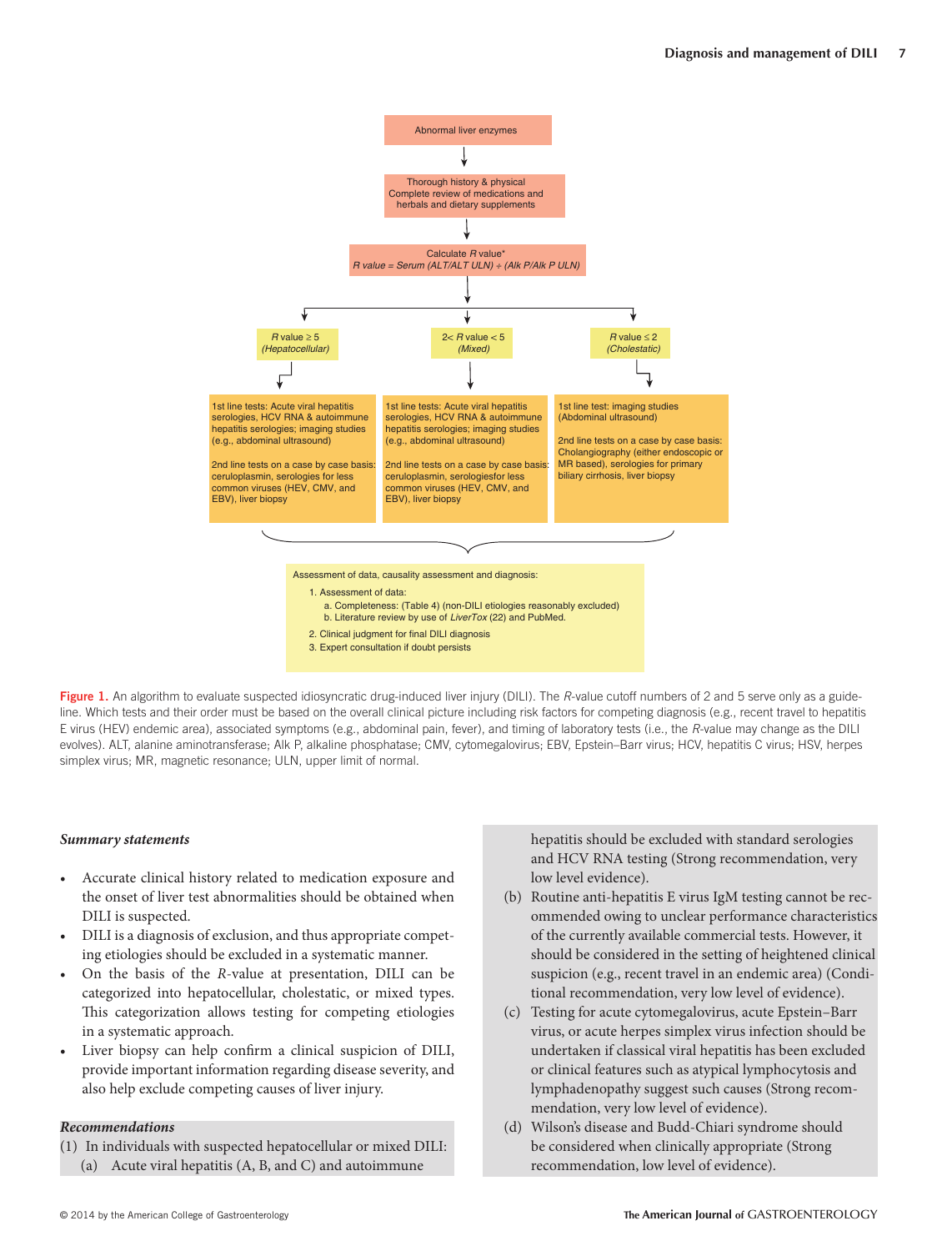- (2) In individuals with suspected cholestatic DILI:
	- (a) Abdominal imaging (ultrasound or computerized tomography scan) should be performed in all instances to exclude biliary tract pathology and infiltrative processes (Strong recommendation, low level of evidence).
	- (b) Serological testing for primary biliary cirrhosis should be limited to those with no evidence of obvious biliary tract pathology on abdominal imaging (Strong recommendation, low level of evidence).
	- (c) Endoscopic retrograde cholangiography should be limited to instances where routine imaging is unable to exclude impacted common bile duct stones, primary sclerosing cholangitis, or pancreatico-biliary malignancy (Strong recommendation, very low level of evidence).
- (3) When to consider a liver biopsy?
	- (a) A liver biopsy should be considered if autoimmune hepatitis remains a competing etiology and if immunosuppressive therapy is contemplated (Strong recommendation, low level of evidence).
	- (b) A liver biopsy may be considered in the following situations:
		- (i) If there is unrelenting rise in liver biochemistries or signs of worsening liver function despite stopping the suspected offending agent (Strong recommendation, very low level of evidence),
		- (ii) If the peak alanine aminotransferase level has not decreased by  $> 50\%$  at 30–60 days after the onset in cases of hepatocellular DILI, or if the peak alkaline phosphatase has not fallen by  $> 50\%$  at 180 days in cases of cholestatic DILI despite stopping the suspected offending agent (Conditional recommendation, very low level of evidence),
		- (iii) In cases of DILI where continued use or re-exposure to the implicated agent is expected (Strong recommendation, very low level of evidence),
		- (iv) If liver biochemistry abnormalities persist beyond 180 days to evaluate for the presence of chronic liver diseases (CLDs) and chronic DILI (Conditional recommendation, very low level of evidence).

*Causality assessment*. The RUCAM (17,18) and Maria and Victorino system (19) are two instruments to facilitate the causality attribution for suspected DILI. Although both of these instruments perform reasonably well in comparison with the "gold standard" of expert consensus opinion, the RUCAM seems to be used more widely by some clinicians, the pharmaceutical industry, and the regulatory agencies ( **Table 6** ). It was intended for use at the bedside or in clinic (17) . It yields a summed score from − 9 to + 10, higher scores indicating higher likelihood of DILI. Scores are often grouped into likelihood levels of "excluded" (score  $\langle 0, \times 1 \rangle$  "unlikely" (1-2), "possible" (3-5), "probable"  $(6-8)$ , and "highly probable"  $(>8)$ . This score card system is divided into hepatocellular injuries versus cholestatic or mixed injuries. Points are given or taken away based on timing of exposure and liver biochemistry washout, risk factors for DILI,

competing medications, competing diagnoses, and rechallenge information (Table 6). There are some ambiguities on how to score certain sections of the RUCAM, as well as suboptimal retest reliability (reliability coefficient of 0.51, upper 95% confidence limit 0.76) (36). Furthermore, a recent study showed that the concordance between RUCAM and the DILIN causality scoring system, which is based on expert consensus opinion, is modest  $(r=0.42, P<0.05)$  (37). Notwithstanding these limitations, it can be an adjunct to clinical impression, particularly for clinicians who do not see DILI frequently. Perhaps its greatest utility is in providing a framework upon which the clinician can organize history taking and tests. It reminds the clinician of the important areas of a DILI history ( **Table 6** ) and requires precision in recording exposure times and latency ( 17,18,37 ).

# *Summary statements*

- RUCAM should not be used as the sole diagnostic tool in isolation owing to its suboptimal retest reliability and lack of robust validation, but it is useful in providing a diagnostic framework upon which to guide an evaluation in patients with suspected DILI.
- Consensus expert opinion following a thorough evaluation for competing etiologies is the current gold standard for establishing causality in individuals with suspected DILI, but this approach is not widely available and therefore cannot be recommended for clinical practice. •
- If uncertainty persists following through history and evaluation for competing etiologies, clinicians should consider seeking expert consultation to ascertain the diagnosis of DILI and to attribute causality to a suspected agent. •

#### **Prognosis/prognostic factors**

 Most reactions to prescription drugs or HDS are considered idiosyncratic, that is, they are unpredictable, vary greatly in severity, and occur at varying time intervals after exposure (anywhere from a few days to 1 year)  $(2,4,5)$ . Classically in idiosyncratic DILI, toxicity is considered to be unrelated to dose, route, or duration of drug administration (although a review of drugs withdrawn from the market in the United States recently found that most were prescribed at daily doses exceeding 50 mg per day) (9,38). Liver-related deaths due to acute liver failure (ALF) following DILI occur in only a fraction of cases and usually occur within 6 months. The ten-percent rule was initially promulgated by Dr Hyman Zimmerman in 1978 (5), and more recently codified as "Hy's Law" (12), which states that if hepatocellular injury causes jaundice in a patient during a phase 3 trial then for every 10 jaundiced patients 1 will develop ALF. Among the first 300 patients enrolled in DILIN, the National Institutes of Health -supported DILIN, 33% were hospitalized, 15% were considered severe, and 6% died or underwent transplantation (16). Thus, only a small fraction of the overall group experienced ALF. Where hepatocellular injury was present, there were 9% fatalities or transplants. Thus, the spectrum of types and severity of liver injury due to DILI overall is broad. Expectation for recovery from the average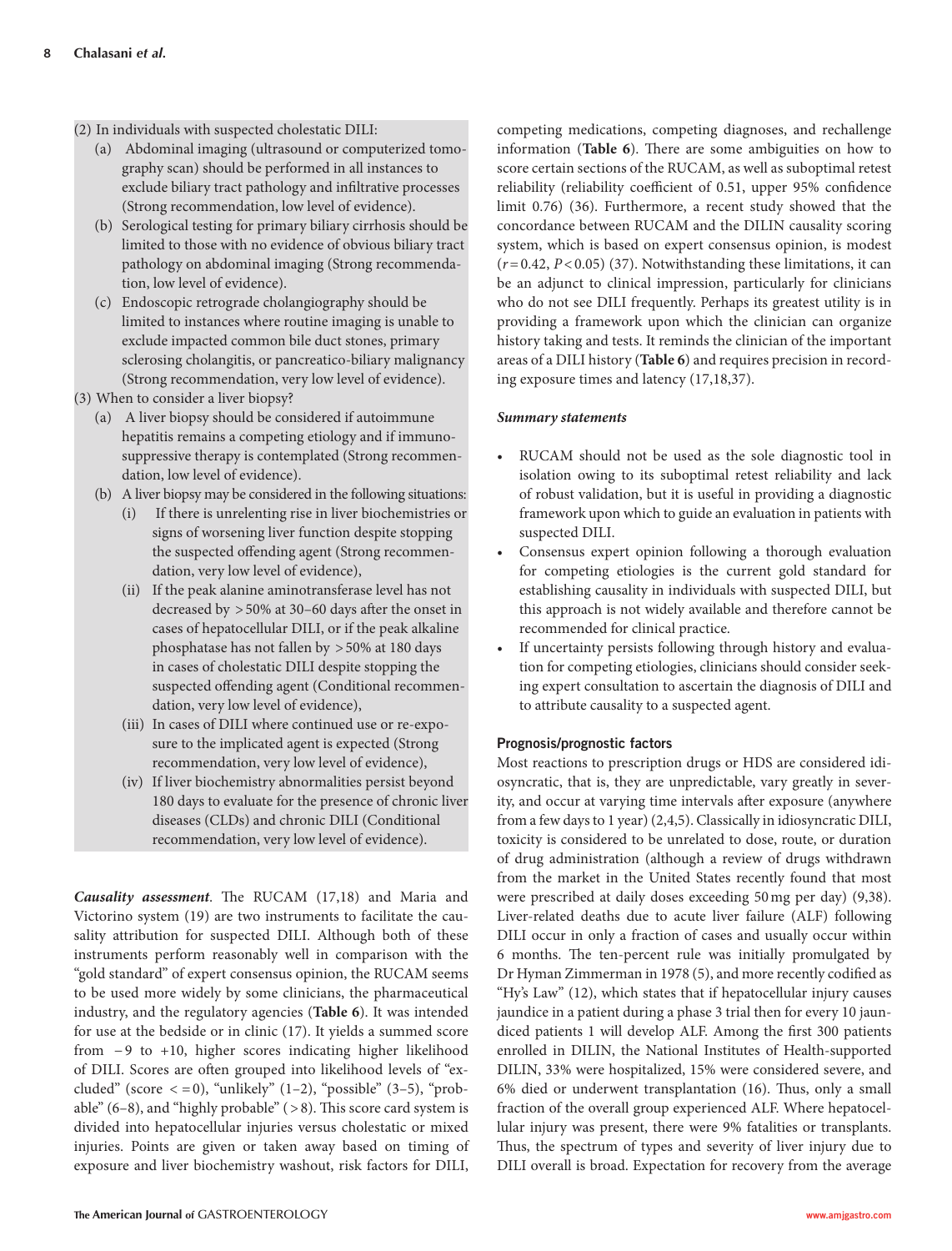# **Table 6 . RUCAM causality assessment method**

| <b>Criteria</b>      | <b>RUCAM</b>                                                 |                        |                     |                                                              |                        |                 |  |  |  |
|----------------------|--------------------------------------------------------------|------------------------|---------------------|--------------------------------------------------------------|------------------------|-----------------|--|--|--|
| Enzyme pattern       | Hepatocellular                                               |                        |                     | <b>Cholestatic or mixed</b>                                  |                        |                 |  |  |  |
| <b>Exposure</b>      | Initial exposure                                             | Subsequent<br>exposure | <b>Patients</b>     | Initial exposure                                             | Subsequent<br>exposure | <b>Patients</b> |  |  |  |
| Timing from          |                                                              |                        |                     |                                                              |                        |                 |  |  |  |
| Drug start           | $5-90d$                                                      | $1-15d$                | $+2$                | 5-90 d                                                       | $1 - 90d$              | $+2$            |  |  |  |
|                      | < 5, > 90 d                                                  | >15d                   | $+1$                | < 5, > 90 d                                                  | >90d                   | $+1$            |  |  |  |
| Drug stop            | $\leq$ 15 d                                                  | $\leq$ 15 d            | $+1$                | $\leq 30$ d                                                  | $\leq 30$ d            | $+1$            |  |  |  |
| Course               | Difference between peak ALT<br>and ULN value                 |                        |                     | Difference between peak AP<br>(or bili) and ULN              |                        |                 |  |  |  |
| After drug stop      | Decrease ≥50% in 8 d                                         |                        | $+3$                | Decrease ≥50% in 180 d                                       |                        | $+2$            |  |  |  |
|                      | Decrease ≥50% in 30 d                                        |                        | $+2$                | Decrease <50% in 180 d                                       |                        | $+1$            |  |  |  |
|                      | Decrease $\geq$ 50% in $>$ 30 d                              |                        | $\circ$             | Persistence or increase or no<br>info.                       |                        | $\Omega$        |  |  |  |
|                      | Decrease $<$ 50% in $>$ 30 d                                 |                        | $-2$                |                                                              |                        |                 |  |  |  |
| Risk factor          | Ethanol: yes                                                 |                        | $+1$                | Ethanol or pregnancy: yes                                    |                        | $+1$            |  |  |  |
|                      | Ethanol: no                                                  |                        | $\circ$             | Ethanol or pregnancy: no                                     |                        | $\overline{0}$  |  |  |  |
| Age (years)          | $\geq 50$                                                    |                        | $+1$                | $\geq 50$                                                    |                        | $+1$            |  |  |  |
|                      | < 50                                                         |                        | $\Omega$            | < 50                                                         |                        | $\Omega$        |  |  |  |
| Other drugs          | None or no info.                                             |                        | $\overline{0}$      | None or no info.                                             |                        | $\Omega$        |  |  |  |
|                      | Drug with suggestive timing                                  |                        | $-1$                | Drug with suggestive timing                                  |                        | $-1$            |  |  |  |
|                      | Known hepatotoxin w/suggestive<br>timing                     |                        | $-2$                | Known hepatotoxin w/suggestive<br>timing                     |                        | $-2$            |  |  |  |
|                      | Drug with other evidence for a<br>role (e.g., + rechallenge) |                        | $-3$                | Drug with other evidence for a<br>role (e.g., + rechallenge) |                        | $-3$            |  |  |  |
| Competing causes     |                                                              |                        |                     |                                                              |                        |                 |  |  |  |
|                      | All Group l <sup>ª</sup> and II <sup>b</sup> ruled out       |                        | $+2$                | All Group $I^a$ and $II^b$ ruled out                         |                        | $+2$            |  |  |  |
|                      | All of Group I ruled out                                     |                        | $+1$                | All of Group I ruled out                                     |                        | $+1$            |  |  |  |
|                      | 4–5 of Group I ruled out                                     |                        | $\circ$             | 4-5 of Group I ruled out                                     |                        | $\Omega$        |  |  |  |
|                      | <4 Of Group I ruled out                                      |                        | $-2$                | <4 Of Group I ruled out                                      |                        | $-2$            |  |  |  |
|                      | Non-drug cause highly probable                               |                        | $-3$                | Non-drug cause highly probable                               |                        | $-3$            |  |  |  |
| Previous information |                                                              |                        |                     |                                                              |                        |                 |  |  |  |
|                      | Reaction in product label                                    |                        | $+2$                | Reaction in product label                                    |                        | $+2$            |  |  |  |
|                      | Reaction published; no label                                 |                        | $+1$                | Reaction published; no label                                 |                        | $+1$            |  |  |  |
|                      | Reaction unknown                                             |                        | $\circ$             | Reaction unknown                                             |                        | $\circ$         |  |  |  |
|                      |                                                              |                        |                     |                                                              |                        |                 |  |  |  |
| Rechallenge          | Positive                                                     |                        | $+3$                | Positive                                                     |                        | $+3$            |  |  |  |
|                      | Compatible                                                   |                        | $+1$                | Compatible                                                   |                        | $+1$            |  |  |  |
|                      | Negative                                                     |                        | $-2$                | Negative                                                     |                        | $-2$            |  |  |  |
|                      | Not done or not interpretable                                |                        | $\mathsf{O}\xspace$ | Not done or not interpretable                                |                        | $\circ$         |  |  |  |

ALT, alanine aminotransferase; AP, alkaline phosphatase; AST, aspartate aminotransferase; d, day; RUCAM , Roussel Uclaf Causality Assessment Method; ULN, upper limit of normal.

a Group I: HAV, HBV, HCV (acute), biliary obstruction, alcoholism, recent hypotension (shock liver).

b Group II: CMV, EBV, herpes virus infection.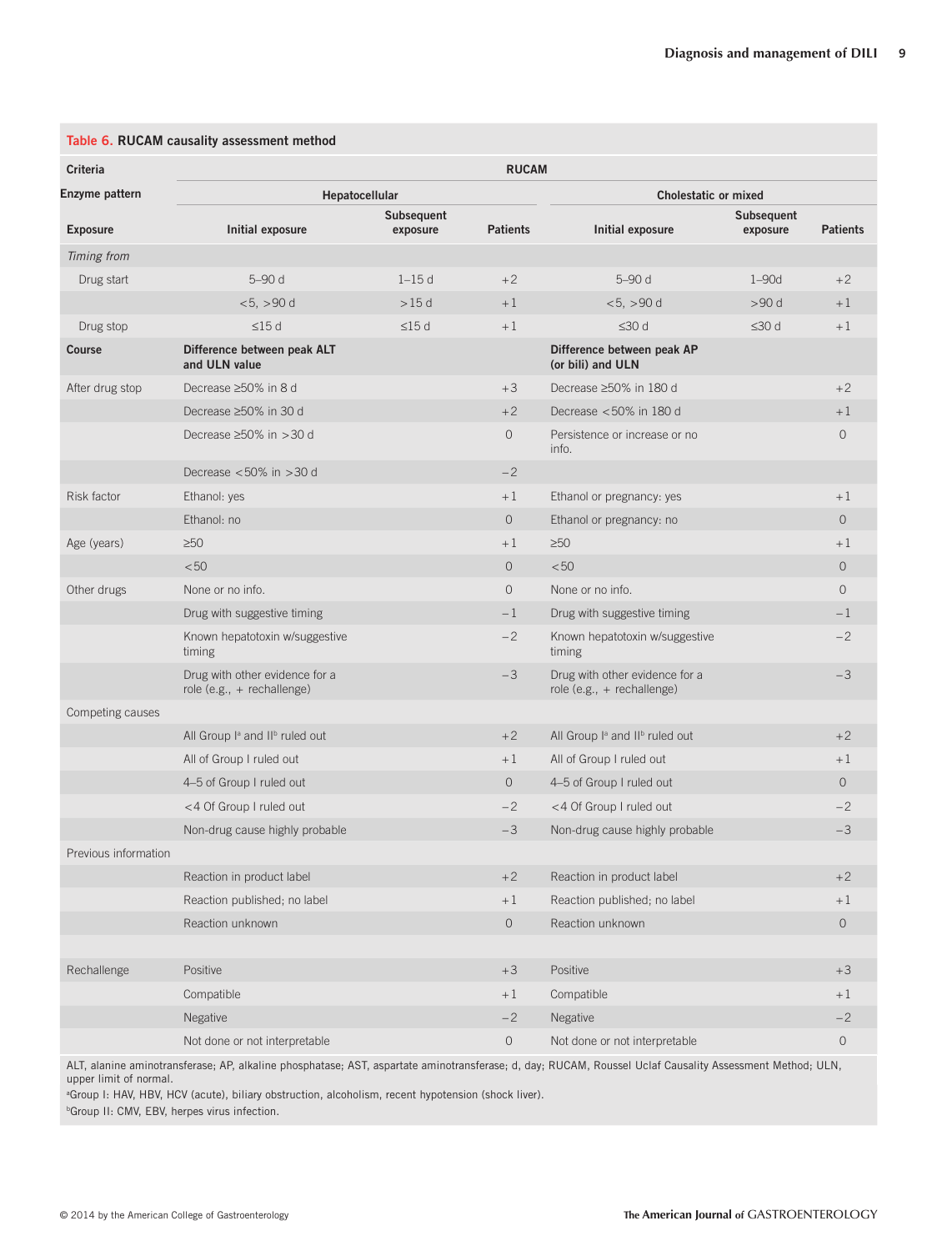instance of DILI is the rule as, even among jaundiced patients, 90% recover. In addition, those with cholestatic injury generally fare better than those experiencing a hepatocellular injury.

 In most instances, the common hepatocellular DILI phenotype leading to ALF evolves more slowly than that due to APAP. If ALF (coagulopathy and any degree of encephalopathy) develops (39), spontaneous recovery is relatively limited, although the slower evolution of disease (median 2 weeks from onset of jaundice to onset of coma) may allow listing for transplantation and for a suitable donor liver to be identified more frequently than in cases evolving to death or transplant in < 1 week. Transplant-free survival for ALF due to DILI was 23%, with 40% undergoing liver transplantation, giving an overall survival of only 58% (39 and unpublished data). By comparison, for ALF due to APAP, short-term results for 916 individuals admitted with ALF included 63% transplant-free survival, 9% undergoing liver transplantation, giving a 70% overall short-term survival (unpublished data). Despite its apparent greater initial severity, APAP ALF may have more rapid hepatocyte regeneration and greater likelihood of resolution of the hepatic damage due to the self-limited duration of injury.

Clinical recognition of ALF due to DILI is little different from that of ALF due to APAP overdose, except for the slower speed of disease evolution. Patients with ALF due to DILI are more likely to develop ascites, infection, and renal insufficiency as preterminal complications. Causes of death in the absence of transplantation are mainly due to systemic infection and/or cerebral edema (40,41).

 Few prognostic scores have focused on overall DILI because of its relative rarity and its overall favorable prognosis, with improvement assumed to follow once the offending drug is recognized and withdrawn.

 Liver transplantation provides a rescue for patients when signs of spontaneous recovery are not evident. For each patient, a careful assessment of need and appropriateness precedes listing. A prognostic score for ALF due to DILI (or for that matter any form of ALF) has long been considered a vital but elusive goal. In the UNOS database for an 11-year period, 7 % received a graft for idiosyncratic DILI, and the relative rarity of bad outcomes once again limits understanding of the condition (10).

 When outcomes for a group of DILI patients were reviewed, the Model for End-Stage Liver Disease (MELD) score and coma grade upon admission were the strongest predictors of liver transplantation (39). Because most ALF patients would have received a listing as Status 1, the highest priority, it is not clear whether MELD is relevant here, as it is not used in the Status 1 patients. To date, other prognostic scoring systems have not proven to be useful for the overall condition of ALF. Although Kings College Hospital criteria are used by some centers, the use of these criteria yields reasonable specificity but low sensitivity, frequently below 50%, indicating that if criteria are met the patient will die or require transplantation, but if criteria are not met a large percentage still die or require orthotopic liver transplantation (11). Other more global scores that reflect intensive care unit survival have proven to be of little additional value. A study comparing Sequential Organ Failure Assessment, MELD, Acute Physiologic and Chronic Health Assessment II, and King's College Hospital cri-

teria found that Sequential Organ Failure Assessment performed best, but this was limited to APAP patients (42) and may not be as applicable to other etiologies such as idiosyncratic DILI. Studies combining apoptotic markers such as M-30 or M-65 antigens plus clinical markers seem more robust but are not readily available to clinicians (43,44).

# *Summary statements*

- In general, outcomes of idiosyncratic DILI are good, with only  $\sim$ 10% reaching the threshold of ALF (coagulopathy and encephalopathy). •
- DILI that does evolve to ALF carries a poor prognosis, with 40% requiring liver transplantation and 42% dying of the episode. Advanced coma grade and high MELD scores are associated with bad outcomes. •
- Prognostic scores to predict outcome for DILI reaching the threshold of ALF are poor or rudimentary. •

# **Rechallenge**

 Re-administration of a suspected hepatotoxic drug is best avoided. In some instances, rechallenge occurs because of failure to recognize the prior toxic reaction. Alternatively, in some instances where the causal relationship is uncertain or the prior history unknown, and/or when the drug is considered very important, rechallenge has been undertaken. The fear of rechallenge held by clinicians is based on understanding the anamnestic response. Reintroducing a medication in this context may be associated with a more rapid return of injury than initially experienced, and a more severe and possibly fatal reaction, even when the first instance was relatively mild. Although this may not apply to all drugs, an immune basis for the toxic reaction underlies many such injuries and provides support for the concept that repeated exposure results in worse outcomes. Although rechallenge may occur and may even be done intentionally recognizing the risks, it is generally discouraged in all but the most life-threatening situations where a suitable alternative is unavailable (45,46). Clinicians who have recognized a toxic reaction should be careful to educate the patient with the name of the suspect drug and the reminder (Medic Alert bracelets and cards encouraged) that re-exposure may have even more deleterious effects.

## *Recommendation*

 Re-exposure to a drug that is thought likely to have caused hepatotoxicity is strongly discouraged, especially if the initial liver injury was associated with significant aminotransferase elevation (for example,  $> 5xULN$ , Hy's law, or jaundice). An exception to this recommendation is in cases of life-threatening situations where there is no suitable alternative (Strong recommendation, low level of evidence). •

# **Treatment**

The hallmark of treatment of DILI is withdrawal of the offending medication. It is said (and it seems reasonable) that early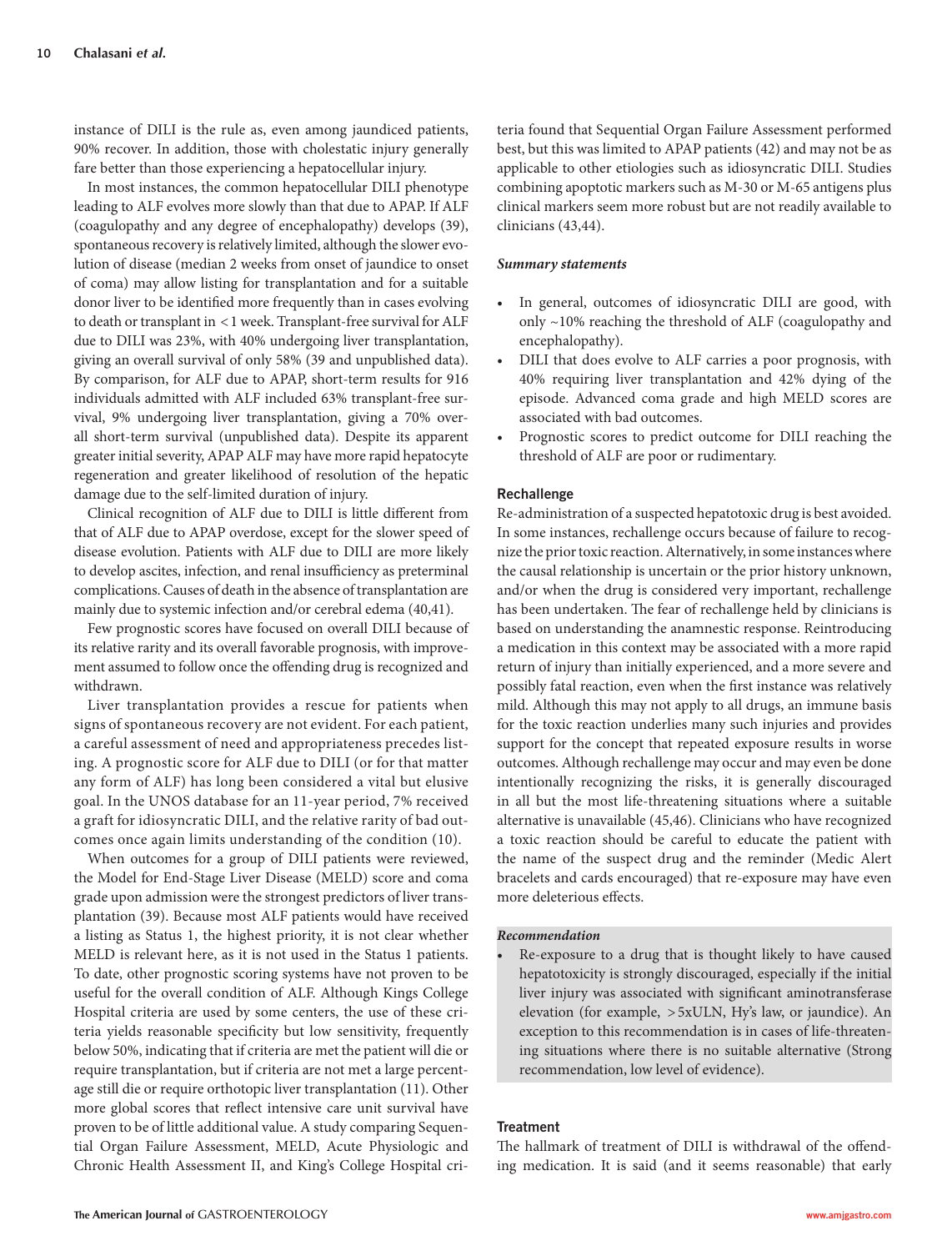withdrawal prevents progression to ALF, but there is little firm evidence to support this. In some instances, a drug taken only for 2-3 days may lead to a fatal outcome. Currently, there is no approved antidote for ALF due to idiosyncratic DILI. Most clinicians use antihistamines such as diphenhydramine and hydroxyzine for symptomatic pruritus. In addition, as many as 30% of patients enrolled in the DILIN prospective study were given ursodeoxycholic acid, but the efficacy of this agent in acute and chronic DILI is not established (16).

 Corticosteroid therapy has been proposed as treatment for DILI in the ALF setting, but little evidence advanced to support it, and, unlike alcoholic hepatitis or AIH, no controlled trials of steroid therapy for DILI have been performed. *N*-Acetylcysteine, the proven antidote for APAP overdoses (intrinsic DILI), was subjected to a randomized placebo-controlled trial for non-APAP ALF that included DILI as one subgroup (47). The primary outcome (improvement in overall survival) was not achieved, but significant improvement was observed within early coma grade patients (I-II): transplant-free survival was 52% with N-acetyl cysteine (NAC) vs. 30% with placebo (44). All ALF trials in the modern era are compromised by transplantation that "rescues"  $~10\%$  of those with non-APAP ALF so that their true natural histories will never be known (48). Overall survival is improved owing to the use of liver grafting (as it should be). For those with etiology as DILI within the NAC trial  $(N=42)$ , transplant-free survival was 58% for those who received NAC vs. 27% for those who did not receive NAC. However, outcomes with the use of IV NAC in children with non-APAP ALF demonstrated a lower rate of survival at 1 year (49). To date, FDA has not approved NAC for the indication of non-APAP ALF.

# *Recommendations*

- 1. In individuals with suspected DILI, especially when liver biochemistries are rising rapidly or there is evidence of liver dysfunction, the suspected agent(s) should be promptly stopped (Strong recommendation, low level of evidence).
- 2. No definitive therapies are available either for idiosyncratic DILI with or without ALF: however, NAC may be considered in adults with early-stage ALF, given its good safety profile and some evidence for efficacy in early coma stage patients (Conditional recommendation, low level of evidence).
- 3. NAC is not recommended for children with severe DILI leading to ALF (Strong recommendation, low level of evidence).

# **Follow-up**

 Patients with any acute hepatic illness should be followed up to its resolution where possible. In the case of DILI, recent data suggest that chronicity occurs in approximately 13.6 % of those experiencing DILI, with little difference between hepatocellular and mixed or cholestatic liver injury (16). Subjects who presented with cholestatic DILI were more likely to develop chronic DILI compared with those with acute hepatocellular liver injury (50). Chronic DILI may resemble autoimmune hepatitis and might respond to corticosteroids, provided that serological markers and biopsy findings are suggestive of this diagnosis. Late development to cirrhosis and its complications have been observed, but are quite rare after acute DILI.

#### *Summary statements*

- Chronic DILI occurs in about 15–20% of cases of acute DILI. •
- Patients experiencing DILI because of prescription medications or dietary supplements or herbal products should be followed up clinically and biochemically to complete resolution. •
- DILI patients with severe acute cholestatic liver injury appear to be at an increased risk of developing chronic liver injury and require careful long-term follow-up. •

## HDS INDUCED LIVER INJURY

#### **Epidemiology**

 HDS hepatotoxicity has received increasing attention over the past few years, in part owing to the recognition in the United States that among DILI cases HDS are the second most common cause (16). No population-based statistics in the United States are available to facilitate an understanding of the true prevalence and incidence of HDS hepatotoxicity. However, in the DILIN prospective study, there has been an increasing representation of HDS hepatotoxicity among all enrolled cases from 2004 to 2012. In addition, supplements used for body building and weight loss are the most common types of HDS implicated in disease (21).

## **HDS regulation**

 It is important for clinicians and consumers to understand that HDS are not subject to the same rigorous drug development oversight process as are pharmaceuticals. In particular, HDS do not undergo preclinical and clinical toxicology safety testing, nor clinical trials for safety or efficacy.

 Governed by the Dietary Supplement Health Education and Safety Act of 1994, HDS can be marketed without prior approval by the FDA (51). Under the act, dietary supplements are defined as substances intended to supplement the diet, but not to constitute a complete meal. Supplements consist of dietary ingredients, which are further defined as vitamins, minerals, botanicals, amino acids, enzymes, organ or glandular tissues, and metabolites. Also covered by current dietary supplement regulation are medical foods (52). Although considered dietary supplements, medical foods are administered under the supervision of a physician, as are conventional drugs. Unlike drugs, however, medical foods are not subject to the same rigorous safety and efficacy testing. In a recent case series, the medical food flavocoxid caused a mixed hepatocellular/cholestatic pattern, with some patients experiencing severe injury (53).

The Dietary Supplement Health Education and Safety Act of 1994 (51) and the subsequent "Final Rule for Dietary Supplement Current Good Manufacturing Practices" of 2007 (54) place the responsibility to generate truthful labels and to market safe products on the manufacturer. The FDA's responsibility is to monitor reports of adverse events attributable to HDS after marketing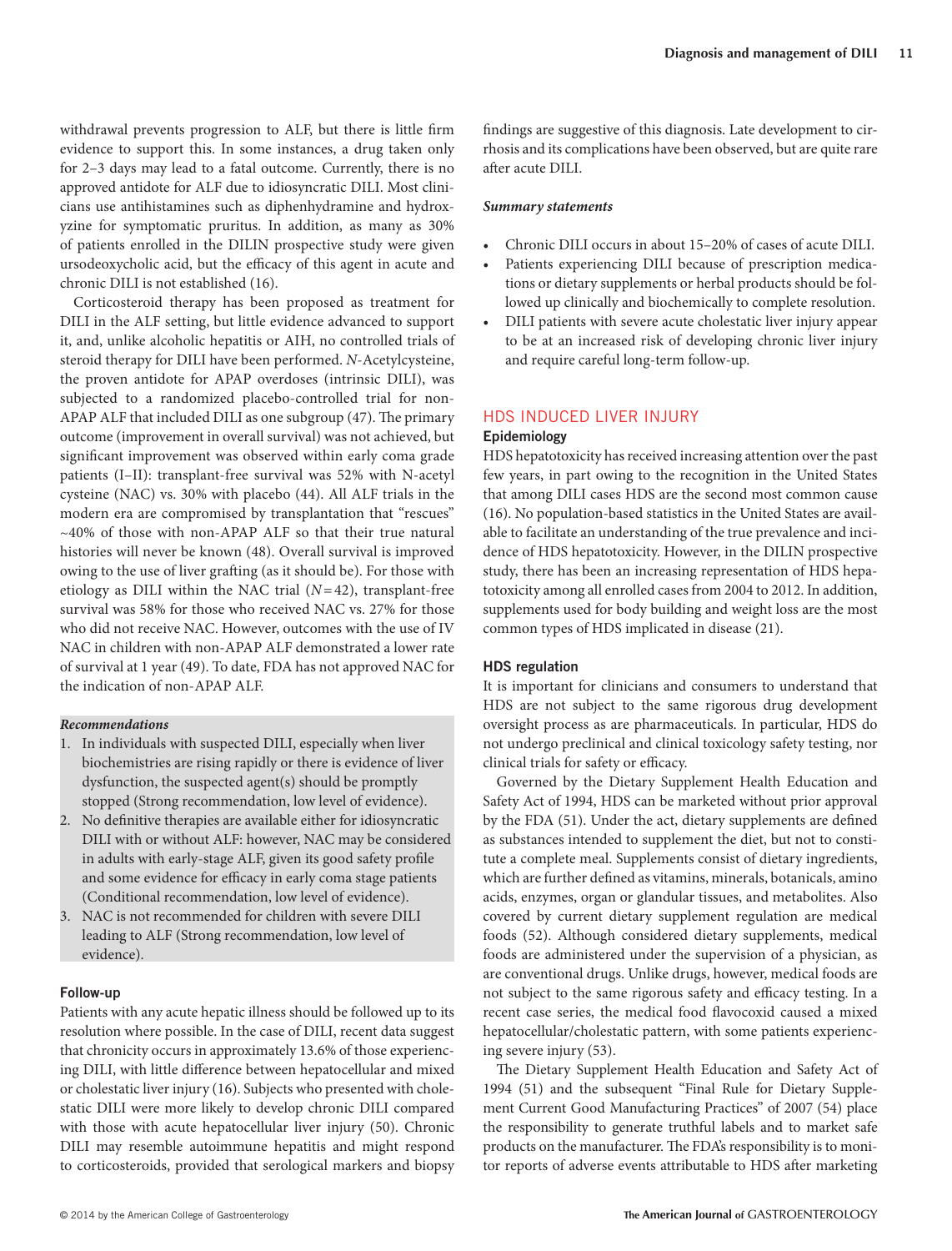through its Center for Food Safety and Applied Nutrition and to deem a product unsafe when a suspicion of toxicity is raised. Reporting of adverse events by consumers and health-care providers is voluntary, through the MEDWATCH system ( https://www. accessdata.fda.gov/scripts/medwatch/). Supplement manufacturers are required to report adverse events associated with their products. However, the voluntary nature of reporting probably leads to underreporting (55). Once a product has been deemed unsafe by the FDA, a warning to consumers will be published and the warning will be sent to physicians, especially if the drug is restricted in use or requires withdrawal from the market.

#### **Causality assessment**

 As discussed elsewhere in this guideline, the process of causality assessment is a structured approach to assessing the clinical circumstances and data surrounding a case. Whatever process is used, the goal of causality assessment is to generate a score that reflects the likelihood that a drug or HDS accounts for the injury event.

 In the case of HDS hepatotoxicity, important limitations to the causality assessment process must be considered. First, none of the causality assessment processes in use was created specifically for HDS hepatotoxicity. As such, the nuances associated with HDS confound any causality assessment approach. Dietary supplements are susceptible to variability depending upon the location or conditions of growth, as well as their methods of manufacture. These factors can lead to variability in the ingredients or their concentrations over time and from batch to batch (56-59). In addition, products may contain ingredients that are not identified on the label, as contaminants or adulterants. These unlabeled ingredients often take the form of powerful prescription pharmaceuticals in keeping with a product's intended effect, such as to enhance sexual performance (60). Other unlabeled ingredients, more accurately regarded as contaminants, include microbials or heavy metals  $(61-64)$ . Finally, even when a connection can be drawn between an injury event and a product, it is not uncommon for products to contain myriad ingredients. Although some ingredients can be considered more likely to be injurious based on published experience, a categorical statement impugning any one ingredient cannot be made as effects of other ingredients cannot be excluded.

The second important consideration in causality assessment of HDS hepatotoxicity cases concerns the selection of the assessment approach. The more commonly used approaches include the RUCAM and expert opinion process. Common to both, but more significant in the RUCAM, is the impact of label warnings and published reports of hepatotoxicity pertinent to an implicated agent. In the RUCAM, the presence of a labeled warning of hepatotoxicity increases the score; as warnings typically do not exist on HDS labels, the highest score could rarely be awarded.

 Arguably, the expert opinion process is the approach best adapted for HDS hepatotoxicity. Expert opinion allows assessors to consider all available clinical information, including a qualitative assessment of the published literature and personal experience with any given product.

#### *Summary statements*

- HDS account for an increasing proportion of DILI events in the United States, with body building and weight loss supplements being the most commonly implicated. •
- The current regulation for HDS differs substantially from conventional prescription medications. Most importantly, there is no requirement for premarketing safety analyses of HDS. •
- Patients and providers must be aware that regulation is not rigorous enough to assure complete safety of marketed products. Patients should be made aware of this fact, and of the potential for HDS to cause liver injury. •
- Current causality assessment approaches are not well suited for HDS hepatotoxicity, given the possibility of product variability and contamination; however, expert opinion is probably the best suited for HDS hepatotoxicity, as all information is taken into consideration in assigning a likelihood of injury. •
- Voluntary reporting of suspected HDS hepatotoxicity cases through the FDA MEDWATCH system is essential. •

#### **Clinical presentation and diagnosis**

 Diagnosis of HDS hepatotoxicity is made with the same clinical approach as for conventional drugs, where an accurate diagnosis hinges upon exclusion of nondrug causes for injury. However, clinicians must query patients about their use of HDS, realizing that many will not be forthcoming with this history (65). An important consideration in making the diagnosis of HDS hepatotoxicity (as for DILI) is the possibility that latency may be quite prolonged.

 An important feature of DILI, which permits clinicians to render a more confident diagnostic impression, is the recognition of liver injury patterns that are typical for certain drugs or drug classes. Many of these associations result from detailed observations of carefully documented cases. In the case of HDS hepatotoxicity, there are only a few agents in which common and repeating patterns of injury have been observed. Among these are body-building products, shown in some instances to contain anabolic steroids. These products have been associated with an initial cholestatic hepatitis followed by prolonged jaundice (66-68). Pyrrolizidine alkaloids typically have been associated with sinusoidal obstruction syndrome (69–74). More recently, flavocoxid, a medical food, has been associated with severe liver injury (53). Such careful observations exemplify a necessary approach to better define clinical patterns of injury common to certain products; these observations will facilitate diagnosis. With the notable exception of HDS marketed for body-building, most HDS cause hepatocellular-type liver injury  $(R > 5)$ .

#### **Management**

The best management approach to HDS hepatotoxicity is for the clinician to have a high level of suspicion that HDS are implicated in injury. The suspected agent(s) must be stopped, and the patient should be observed closely, as herbal products may cause an unpredictable course of injury.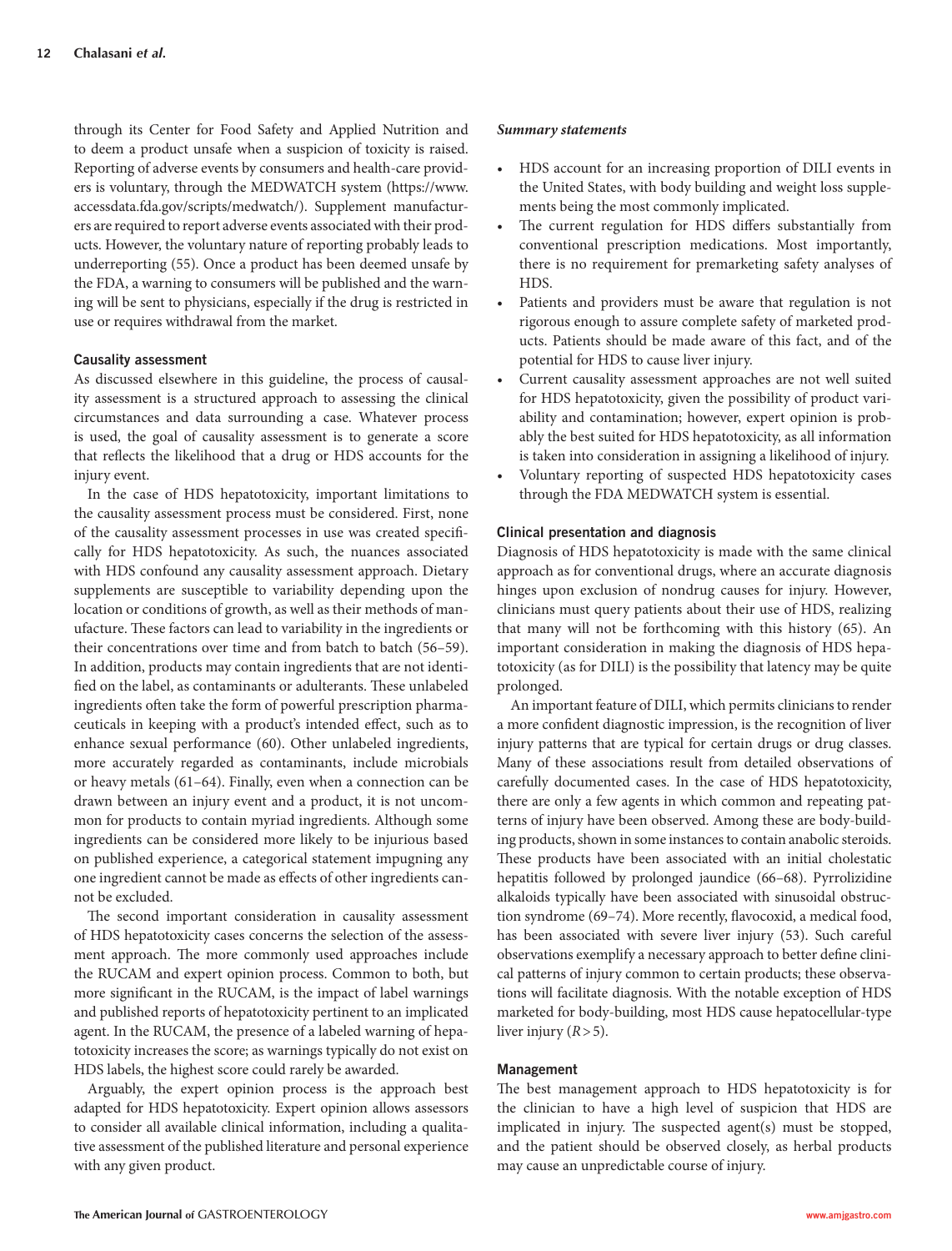# *Recommendations*

- 1. Patients should be encouraged to report the use of HDS to their health-care providers, and be reminded that supplements are not subjected to the same rigorous testing for safety and efficacy as are prescription medications (Strong recommendation, low level of evidence).
- 2. The same diagnostic approach for DILI is applicable to suspected HDS hepatotoxicity. That is, other forms of liver injury must be excluded through a careful history and appropriate laboratory testing and hepatobiliary imaging. Excluding other causes, the diagnosis of HDS hepatotoxicity can be made with confidence in the setting of recent use of HDS (Strong recommendation, low level of evidence).
- 3. Patients with suspected HDS hepatotoxicity should stop all HDS hepatotoxicity and be monitored for resolution of their liver injury (Strong recommendation, low level of evidence).

## **DILI in patients with CLD**

The most common causes of CLD in the general US population are nonalcoholic fatty liver disease (NAFLD; 20%), alcoholic liver disease (5%), chronic HCV (1-5%), and chronic HBV (0.5-1%) (75). The rising incidence of CLD in the general population coupled with the increasing use of medications to treat various acute and chronic diseases will likely lead to more instances where clinicians are faced with a diagnosis of possible DILI in a CLD patient (76). In support of this, the DILIN Prospective Study has demonstrated that at least 6% of enrolled patients had pre-existing CLD (16). However, DILI accounts for  $\langle 1\% \rangle$  of consecutive inpatients or outpatients presenting with clinically apparent acute liver injury (77,78). The presence of certain clinical features such as the exposure to a known hepatotoxic agent, latency to DILI onset, biochemical, clinical, and histological features at presentation and following de-challenge, as well as prior published reports, can help raise the index of suspicion of DILI. However, the lack of an objective and confirmatory laboratory test makes it difficult to confidently establish a diagnosis of DILI. Therefore, DILI is largely a diagnosis of exclusion that requires one to consider more common causes of acute liver injury such as viral hepatitis, pancreatico-biliary disease, alcohol, and ischemia depending on the clinical setting (20,79). To further complicate matters, some forms of CLD can present with an icteric flare (e.g., alcoholic hepatitis, autoimmune hepatitis, chronic HBV) that may be mistaken as DILI. Fortunately, most patients with NAFLD and HCV do not experience icteric flares in disease activity, although liver biochemical indices may wax and wane from two- to fivefold (80,81). Interested readers are alerted to an excellent recent review by Lewis and Stine, which offers a practical guide for prescribing medications in patients with cirrhosis  $(82)$ .

 Although one may hypothesize that CLD patients may be more susceptible to DILI via reduced drug clearance, aberrant metabolism, altered excretion, or impaired adaptive responses, there is currently limited data to support the increased susceptibility of CLD patients to DILI. Overall, patients with obesity and NAFLD do not appear to be at an increased risk of developing DILI, with the possible exception of methotrexate- and tamoxifen-induced chronic liver injury (83-88). Despite the widespread hesitation against using statins in individuals with underlying liver diseases such as NAFLD, there is a large body of literature to show that individuals with underlying liver disease are not at an increased risk for DILI (83-85). Furthermore, evolving data suggest that individuals with NAFLD or hepatitis C may actually benefit from statins (89,90). Antiretroviral hepatotoxicity appears to be more common in HIV patients with HCV or HBV co-infection (91). However, the greater use of tenofovir-containing regimens and less frequent use of other agents associated with acute hepatic injury (i.e., dideoxynucleotides, abacavir, nevirapine) may be leading to a decline in the incidence of severe acute DILI due to HIV-related medications (92). Nonetheless, it remains difficult to reliably distinguish a DILI episode from that of immune reconstitution in an HIV-HBV co-infected individual who presents with acute hepatitis (92). Patients with chronic HBV, HCV, and HIV may also be at an increased risk of isoniazid hepatotoxicity, but it can again be difficult to distinguish a spontaneous disease flare from a bona-fide DILI episode (93,94) Obtaining liver histology may be of benefit in diagnosing DILI in liver transplant recipients, but additional data are needed to confirm these observations (95). Nonetheless, it remains difficult to reliably distinguish a DILI episode from that of immune reconstitution in an HIV-HBV co-infected individual who presents with acute hepatitis (95). Patients with chronic HBV, HCV, and HIV may also be at increased risk of isoniazid hepatotoxicity, but it can again be difficult to distinguish a spontaneous disease flare from a bona-fide DILI episode (96,97). Obtaining liver histology may be of benefit in diagnosing DILI in liver transplant recipients, but additional data are needed to confirm these observations (98).

# **Outcomes of DILI in patients with CLD**

 It is reasonable to hypothesize that CLD patients would be more likely to develop severe or slower to resolve DILI owing to impaired liver regeneration, as has been noted with acute hepatitis A and B infection in patients with chronic HCV (99). In support of this, patients with chronic HBV who develop isoniazid hepatotoxicity have more severe hepatocellular injury compared with uninfected patients, and liver injury due to highly active antiretroviral agents appears to be more severe in patients with viral hepatitis (92,93). However, most studies have been plagued by the small number of patients enrolled and less than satisfactory causality assessment methods used. DILIN and other groups are prospectively studying the risk factors and outcomes in patients with viral hepatitis and NAFLD who present with DILI to provide more reliable information on this impor $t$ ant topic  $(16)$ .

#### *Summary statement*

1. There are no data to show that underlying CLD is a major risk factor for all-cause DILI, but it may increase the risk for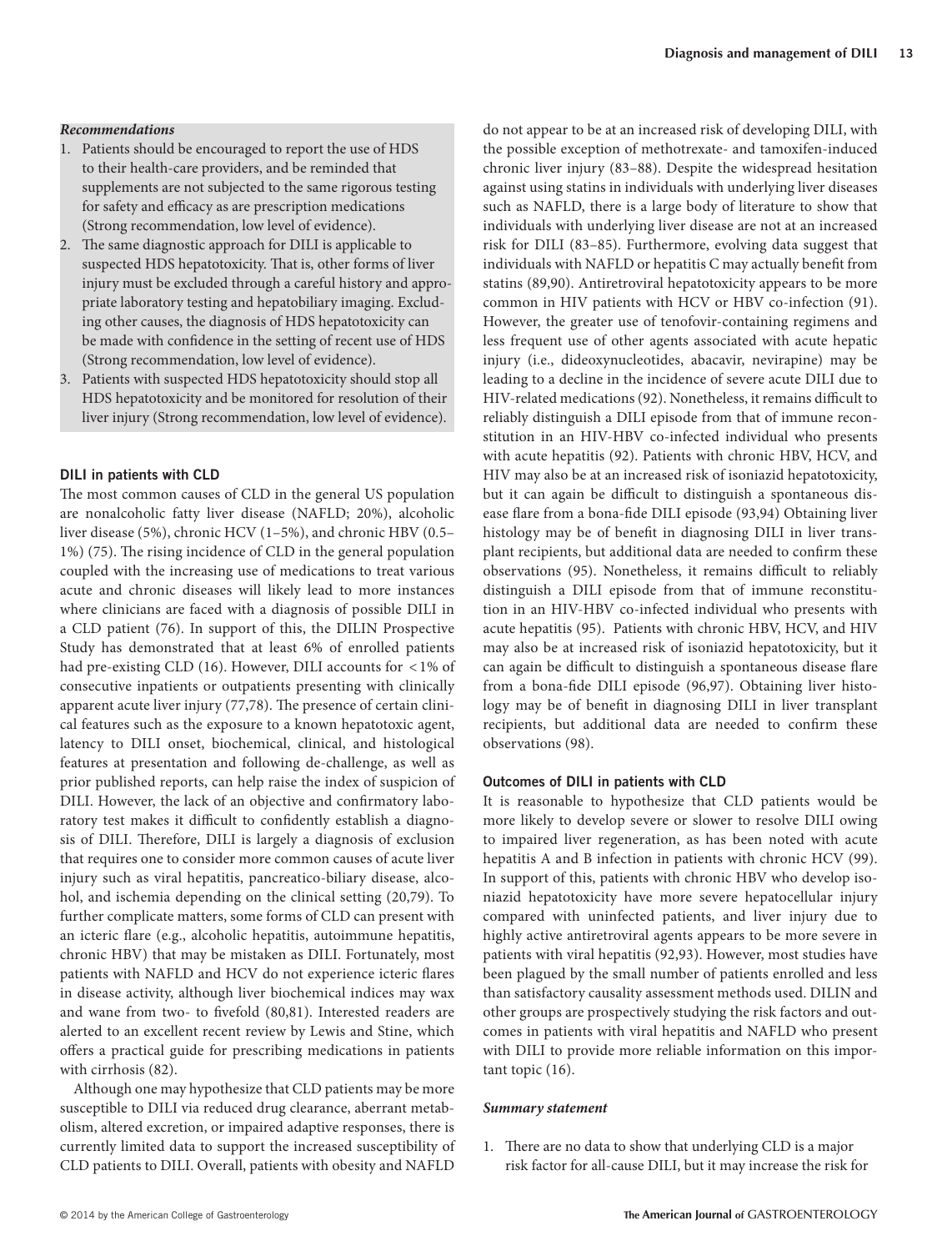#### **Summary and strength of recommendations**

*1. In individuals with suspected hepatocellular or mixed DILI:*

- *(a) Acute viral hepatitis (A, B, and C) and auto-immune hepatitis should be excluded with standard serologies and HCV RNA testing (Strong recommendation, very low level evidence).*
- *(b) Anti-HEV IgM testing cannot be recommended because of unclear performance characteristics of the currently available commercial tests. However, it should be considered in the setting of heightened clinical suspicion (e.g., recent travel in an endemic area), (Conditional recommendation, very low level of evidence).*
- *(c) Testing for acute CMV, acute EBV, or acute HSV infection should be undertaken if classical viral hepatitis has been excluded or clinical features such as atypical lymphocytosis, lymphadenopathy suggest such causes (Strong recommendation, very low level of evidence).*
- *(d)* Wilson's disease and Budd-Chiari syndrome should be considered when clinically appropriate (Strong recommendation, low level of evidence).
- *2. In individuals with suspected cholestatic DILI:*
- *(a) Abdominal imaging (ultrasound or CT scan) should be performed in all instances to exclude biliary tract pathology and infiltrative processes (Strong recommendation, low level of evidence).*
- *(b) Serological testing for primary biliary cirrhosis should be limited to those with no evidence of obvious biliary tract pathology on abdominal imaging (Strong recommendation, low level of evidence).*
- *(c) Endoscopic retrograde cholangiography should be limited to instances where routine imaging is unable to exclude impacted common bile duct stones, primary sclerosing cholangitis, or pancreatico-biliary malignancy (Strong recommendation, very low level of evidence).*
- *3. When to consider a liver biopsy?*
	- *(a) A liver biopsy should be considered if autoimmune hepatitis remains a competing etiology and if immunosuppressive therapy is contemplated (Strong recommendation, low level of evidence).*
	- *(b) A liver biopsy may be considered:*
	- *(i) If there is unrelenting rise in liver biochemistries or signs of worsening liver function despite stopping the suspected offending agent (Strong recommendation, very low level of evidence).*
	- *(ii) If peak ALT level has not fallen by > 50 %at 30 60 days after onset in cases of hepatocellular DILI, or if peak Alk P has not fallen by > 50 %at 180 days in cases of cholestatic DILI despite stopping the suspected offending agent (Conditional recommendation, very low level of evidence).*
	- *(iii) In cases of DILI where continued use or re-exposure to the implicated agent is expected (Strong recommendation, very low level of evidence).*
	- *(iv)* If liver biochemistry abnormalities persist beyond 180 days to evaluate for the presence of chronic liver diseases and chronic DILI (Conditional *recommendation, very low level of evidence).*
- *4. Re-exposure to a drug thought likely to have caused hepatotoxicity is strongly discouraged, especially if the initial liver injury was associated with signifi cant aminotransferase elevation (e.g., > 5xULN, Hy's law, or jaundice. An exception to this recommendation is in cases of life-threatening situations where there is no suitable alternative (Strong recommendation, low level of evidence).*
- *5. In individuals with suspected DILI, especially when liver biochemistries are rising rapidly or there is evidence of liver dysfunction, suspected agent(s) should be promptly stopped (Strong recommendation, low level of evidence).*
- *6. No defi nitive therapies are available either for idiosyncratic DILI with or without ALF: however, NAC may be considered in adults with early-stage*  ALF, given its good safety profile and some evidence for efficacy in early coma stage patients (Conditional recommendation, low level of evidence).
- *7. NAC is not recommended for children with severe DILI leading to ALF (Strong recommendation, low level of evidence).*
- *8. Patients should be encouraged to report use of HDS to their health-care providers, and be reminded that supplements are not subjected to the same*  rigorous testing for safety and efficacy as are prescription medications (Strong recommendation, low level of evidence).
- *9. The same diagnostic approach for DILI is applicable to suspected HDS-hepatotoxicity. That is, other forms of liver injury must be excluded through a careful history, and appropriate laboratory testing and hepatobiliary imaging. Excluding other causes, the diagnosis of HDS-hepatotoxicity can be made with confidence in the setting of recent use of HDS (Strong recommendation, low level of evidence).*
- *10. Patients with suspected HDS-hepatotoxicity should stop all HDS-hepatotoxicity and be monitored for resolution of their liver injury (Strong recommendation, low level of evidence).*
- *11. The diagnosis of DILI in patients with CLD requires a high index of suspicion and exclusion of other more common causes of acute liver injury*  including a flare-up of the underlying liver disease (Strong recommendation, low level of evidence).
- 12. The use of potentially hepatotoxic drugs in CLD patients should be based upon the risk vs. benefit of the proposed therapy on a case-by-case basis *(Strong recommendation, low level of evidence).*
- 13. There are no data to recommend a specific liver biochemistry monitoring plan when a potential hepatotoxic agent is prescribed in individuals with *known CLD. Often, information contained in the package inserts is incomplete or unhelpful. Patients should be advised to promptly report any new onset symptoms such as yellowing of their eyes, abdominal pain / discomfort, nausea / vomiting, itching, or dark urine. In addition, it is reasonable to*  monitor serum liver biochemistries at 4–6 weekly intervals, especially during the initial 6 months of treatment with a potentially hepatotoxic agent *(Conditional recommendation, very low level of evidence).*

ALF, acute liver failure; ALT, alanine aminotransferase; Alk P, alkaline phosphatase; CMV, cytomegalovirus; CT, computerized tomography; DILI, drug-induced liver injury; EBV, Epstein-Barr virus; HCV, hepatitis C virus; HDS, herbal and dietary supplement; HEV, hepatitis E virus; HSV, herpes simplex virus; ULN, upper limit of normal.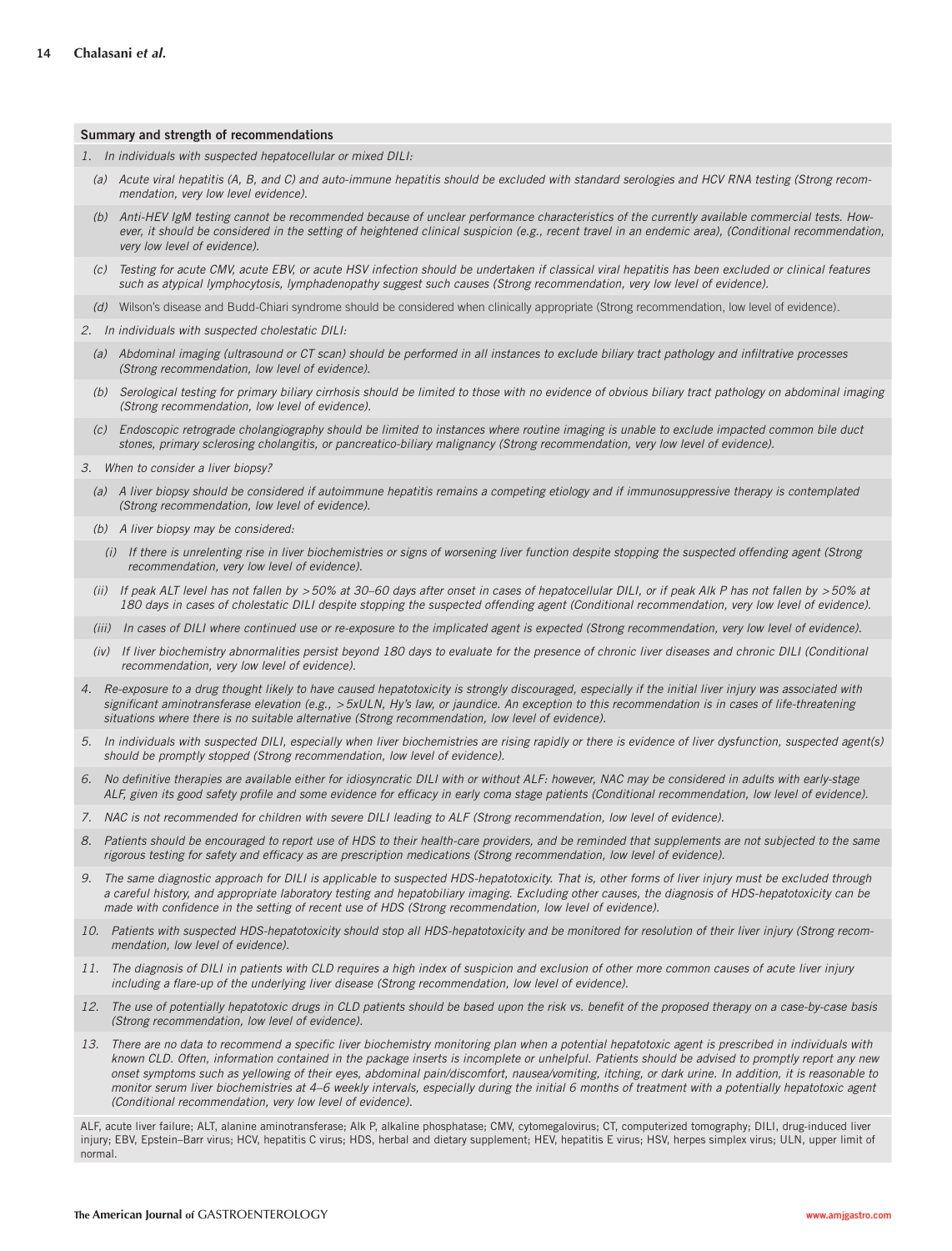DILI due to selected medications. Patients with chronic HBV and HCV may be more prone to develop liver injury due to specific agents such as isoniazid and antiretrovirals, and may experience more severe outcomes.

 2. Individuals with underlying fatty liver disease are not at an increased risk for hepatotoxicity from statins.

# *Recommendations*

- 1. The diagnosis of DILI in patients with CLD requires a high index of suspicion and exclusion of other more common causes of acute liver injury, including a flare-up of the underlying liver disease (Strong recommendation, low level of evidence).
- 2. The use of potentially hepatotoxic drugs in CLD patients should be based upon the risk versus benefit of the proposed therapy on a case-by-case basis (Strong recommendation, low level of evidence).
- 3. There are no data to recommend a specific liver biochemistry monitoring plan when a potential hepatotoxic agent is prescribed in individuals with known CLD. Often, information contained in the package inserts is incomplete or unhelpful. Patients should be advised to promptly report any new-onset symptoms such as scleral icterus, abdominal pain/discomfort, nausea/vomiting, pruritis, or choluria. In addition, it is reasonable to monitor serum liver biochemistries at 4-6 week intervals, especially during the initial 6 months of treatment with a potentially hepatotoxic agent (Conditional recommendation, very low level of evidence).

# **CONFLICT OF INTEREST**

Guarantor of the article: The Writing Group, on behalf of the American College of Gastroenterology.

Specific author contributions: All authors contributed to all aspects of this manuscript preparation.

# **Financial support:** None.

**Potential competing interests:** Chalasani has served as a consultant to, and received financial compensation from Boehringer Ingleheim, Abbvie, Aegerion, Salix, BMS, and Lilly in the past 12 months. He has research support from Cumberland Pharmaceuticals, Intercept Pharmaceuticals, Gilead, and Galectin Pharmaceuticals. Hayashi declares no conflict of interest. Bonkovsky has served as a consultant and received financial compensation from Alnylam and Clinuvel in the past 12 months. He has research support from Clinuvel, Merck, the US National Institutes of Health (NHLBI, NIDDK), and Vertex. He serves on the Scientific Advisory Boards of The American Porphyria: Foundation and The Iron Disorders Institute, and on the Board of Directors of the Iron Disorders Institute. Navarro has served as a consultant to Glaxo-SmithKline. Lee has served as a consultant to, and received financial compensation from, Lilly and Novartis in the past 12 months and receives research support from Anadys, BMS, BI, Cumberland, Gilead, Vertex, Ocera, and Merck. Fontana has received grant support from

Gilead and Vertex and served as a paid consultant to Tibotec, Merck, and GSK.

# **ACKNOWLEDGMENTS**

The writing group thanks Professors Willis Maddrey (University of Texas at Southwestern Medical Center) and James Lewis (Georgetown University) for their helpful comments on the manuscript.

#### **REFERENCES**

- 1. Guyatt GH, Oxman AD, Vist GE et al. GRADE: an emerging consensus on rating quality of evidence and strength of recommendations . BMJ 2008 ; 336 : 924 – 6 .
- 2. Bonkovsky HL, Jones DP, Russo MW *et al.* Drug-Induced Liver Injury. 6th edn. Ch 25 W.B. Saunders: Philadelphia, PA, 2011, pp. 417-61.
- 3. Strader DB, Navarro VI, Seeff LB. Hepatotoxicity from herbal preparation. In: Boyer TD, Mann M, Sanyal AJ (eds). Zakim & Boyer's Hepatology , 6th edn. Ch 26 W.B. Saunders: Philadelphia, PA, 2011, pp. 462-75.
- 4. Lewis JH. Drug-induced liver injury throughout the drug development life cycle: where we have been, where are we now, and where we are headed. Perspectives of a clinical hepatologist. Pharm Med 2013;27:  $165 - 91.$
- 5. Kaplowitz N. Idiosyncratic drug hepatotoxicity. Nat Rev Drug Discov 2005;4:489-99.
- 6. Kaplowitz N, DeLeve LD. Drug-Induced Liver Disease, 3rd edn, Academic press: Waltham, MA, 2013.
- 7. Andrade RJ, Lucena MI, Fernandez MC et al. Drug-induced liver injury: an analysis of 461 incidences submitted to the Spanish registry over a 10-year period. Gastroenterology 2005;129:512-21.
- 8. Bjornsson E, Bergmann OM, Bjornsson HK et al. Incidence, presentation, and outcomes in patients with drug-induced liver injury in the general population of Iceland. Gastroenterology 2013;144:1419-25.
- 9. Tujios S, Fontana RJ. Mechanisms of drug-induced liver injury: from bedside to bench. Nat Rev Gastroenterol Hepatol 2011;8:202-11.
- 10. Russo M, Galanko JA, Shrestha R et al. Liver transplantation for acute liver failure from drug induced liver injury in the United States. Liver Transpl 2004 ; 10 : 1018 – 23 .
- 11. Larson AM, Fontana RJ, Davern TJ, et al., the ALFSG. Acetaminopheninduced acute liver failure: results of a United States multicenter, prospective study. Hepatology 2005;42:1367-72.
- 12 . Temple R . Hy's law: predicting serious hepatotoxicity . Pharmacoepidemiol Drug Saf 2006;15:241-3.
- 13. Rivkees SA. 63 Years and 715 days to the "boxed warning": unmasking of the propylthiouracil problem. Int J Pediatr Endocrinol 2010;2010, Pii: 717303.
- 14. Koch L. Therapy: propylthiouracil use associated with severe hepatotoxicity in children. Nat Rev Endocrinol 2010;6:416 Chalasani 20 (Fatal PTU).
- 15. Vuppalanchi R, Chalasani N. Risk factors for drug-induced liver disease. In: Kaplowitz N and DeLeve LD (eds) Drug-Induced Liver Disease, 3rd edn, Academic press: Waltham, MA, 2013, pp. 265-74.
- 16. Chalasani N, Fontana RJ, Bonkovsky HL et al. Causes, clinical features, and outcomes from a prospective study of drug induced liver injury in the United States. Gastroenterology 2008;135:1924-34.
- 17. Danan G, Benichou C. Causality assessment of adverse reactions to drugs-I. A novel method based on the conclusions of international consensus meetings: application to drug-induced liver injuries . J Clin Epidemiol 1993;46:1323-30.
- 18. Benichou C, Danan G, Flahault A. Causality assessment of adverse reactions to drugs — II. An original model for validation of drug causality assessment methods: case reports with positive rechallenge . J Clin Epidemiol 1993;46:1331-6.
- 19 . Maria VA , Victorino RM . Development and validation of a clinical scale for the diagnosis of drug-induced hepatitis. Hepatology 1997;  $26:664 - 9$
- 20 . Agarwal VK , McHutchison JG , Hoofnagle JH . Important elements for the diagnosis of drug-induced liver injury . Clin Gastroenterol Hepatol  $2010 : 8 \cdot 463 - 70$ .
- 21. Navarro VJ, Barnhart HX, Bonkovsky HL et al. Herbal and dietary supplement induced hepatotoxicity in the US. Gastroenterology 2012;142 S1, S-41. [Abstract #167].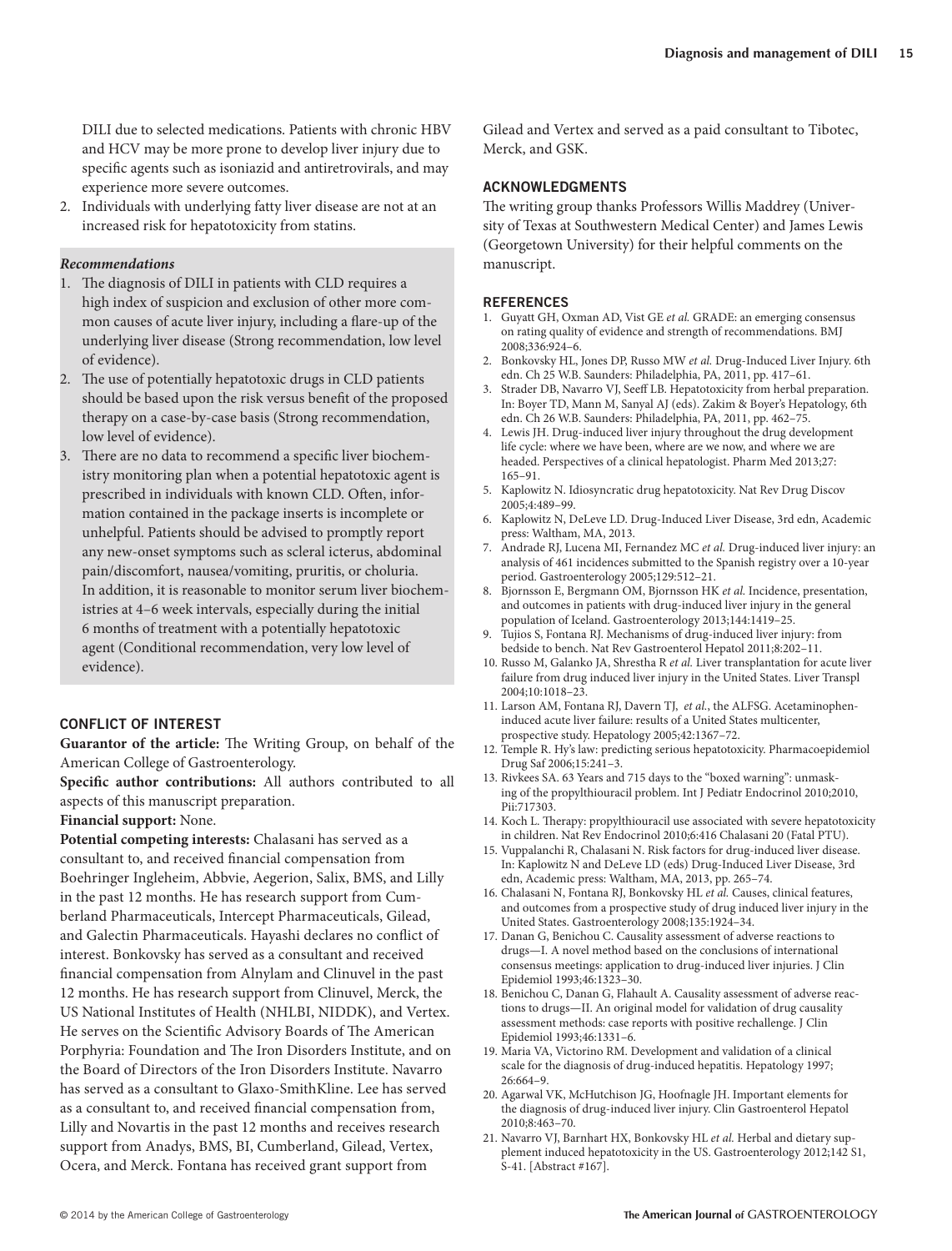- 22 . Http://www.fda.gov/AboutFDA/WhatWeDo/History/ProductRegulation/ SummaryofNDAApprovalsReceipts1938tothepresent/default.htm (Accessed on 15 October 2013) .
- 23 . http://livertox.nih.gov/ (Accessed on 15 October 2013) .
- 24. Davern TJ, Chalasani N, Fontana RJ et al. Acute hepatitis E infection accounts for some cases of suspected drug-induced liver injury . Gastroenterology 2011;141:1665-72 e1-9.
- 25. Hoofnagle JH, Nelson KE, Purcell RH. Hepatitis E. N Engl J Med 2012;367:1237-44.
- 26 . Tan EM , Feltkamp TE , Smolen JS *et al.* Range of antinuclear antibodies in "healthy" individuals. Arthritis Rheum 1997;40:1601-11.
- 27. EASL Clinical Practice Guidelines. Wilson's disease. J Hepatol 2012;56:  $671 - 85$
- 28. Kleiner DE, Chalasani N, Lee W et al. Hepatic histological findings in suspected drug-induced liver injury: systematic evaluation and clinical associations. Hepatology 2014;59:661-70.
- 29. Lewis JH, Kleiner DE. Hepatic injury due to drugs, chemicals and toxins. In: Burt AD, Portmann BC, Ferrell LD (eds), MacSween's Pathology of the Liver, 6th edn, Churchhill Livingstone Elsevier, Edinburgh, 2012, pp. 645-760.
- 30. Czaja AJ. Corticosteroids or not in severe acute or fulminant autoimmune hepatitis: therapeutic brinksmanship and the point beyond salvation. Liver Transpl 2007;13:953-5.
- 31. Ichai P, Duclos-Vallee JC, Guettier C et al. Usefulness of corticosteroids for the treatment of severe and fulminant forms of autoimmune hepatitis . Liver Transpl 2007;13:996-1003.
- 32. Kalb RE, Strober B, Weinstein G et al. Methotrexate and psoriasis: 2009 National Psoriasis Foundation Consensus Conference . J Am Acad Dermatol 2009;60:824-37.
- 33 . Saag KG , Teng GG , Patkar NM *et al.* American College of Rheumatology 2008 recommendations for the use of nonbiologic and biologic diseasemodifying antirheumatic drugs in rheumatoid arthritis . Arthritis Rheum 2008:59:762-84.
- 34 . Berends MA , van Oijen MG , Snoek J *et al.* Reliability of the Roenigk classification of liver damage after methotrexate treatment for psoriasis: a clinicopathologic study of 160 liver biopsy specimens . Arch Dermatol 2007;143:1515-9.
- 35. Bjornsson E, Kalaitzakis E, Olsson R. The impact of eosinophilia and hepatic necrosis on prognosis in patients with drug-induced liver injury. Aliment Pharmacol Ther 2007;25:1411-21.
- 36. Rochon J, Protiva P, Seeff LB et al. Reliability of the Roussel Uclaf Causality Assessment Method for assessing causality in drug-induced liver injury . Hepatology 2008;48:1175-83.
- 37 . Rockey DC , Seeff LB , Rochon J *et al.* Causality assessment in drug-induced liver injury using a structured expert opinion process: comparison to the Roussel-Uclaf causality assessment method. Hepatology 2010;51:  $2117 - 26$
- 38. Lee WM, Senior JR. Recognizing drug-induced liver injury: current problems, possible solutions. Toxicol Pathol 2005;33:155-64.
- 39. Reuben A, Koch DG, Lee WM. Drug-induced acute liver failure: results of a US multicenter, prospective study. Hepatology 2010;52:  $2065 - 76$ .
- 40. Bernal W, Auzinger G, Dhawan A et al. Acute liver failure. Lancet 2010;376:190-201.
- 41. Ostapowicz GA, Fontana RJ, Schiodt FV et al. Results of a prospective study of acute liver failure at 17 tertiary care centers in the United States . Ann Intern Med 2002;137:945-54.
- 42. Cholongitas E, Theocharidou E, Vasianopoulou P et al. Comparison of the Sequential Organ Failure Assessment Score with the King's College Hospital Criteria and the Model for End-Stage Liver Disease score for the prognosis of acetaminophen-induced acute liver failure. Liver Transpl 2012:18:405-12.
- 43. Rutherford A, King LY, Hynan LS, et al., ALF Study Group. Development of an accurate index for predicting outcomes of patients with acute liver failure. Gastroenterology 2012;143:1237-43.
- 44 . Bechmann LP , Jochum C , Kocabayoglu P *et al.* Cytokeratin 18-based modification of the MELD score improves prediction of spontaneous survival after acute liver injury. J Hepatology 2010;53:639-47.
- 45. Papay JI, Clines D, Rafi R et al. Drug-induced liver injury following positive drug rechallenge. Regul Toxicol Pharmacol 2009;54:84-90.
- 46. Guidance for Industry. Drug-induced liver injury: premarketing clinical evaluation. Food and Drug Administration, July 2009. http://www.fda.gov/ downloads/Drugs/.../Guidances/UCM174090.pdf (Accessed on 16 October 2013) .
- 47. Lee WM, Hynan LS, Rossaro L et al. Intravenous N-acetylcysteine improves transplant-free survival in early stage non-acetaminophen acute liver failure. Gastroenterology 2009;137:856-64.
- 48. Saliba F, Camus C, Durand F et al. Albumin dialysis with a noncell artificial liver support device in patients with acute liver failure . Ann Intern Med 2013:159:522-31.
- 49. Squires RH, Dhawan A, Alonso E et al. Intravenous N-acetylcysteine in pediatric patients with nonacetaminophen acute liver failure: a placebocontrolled clinical trial. Hepatology 2013;57:1542-9.
- 50. Fontana RJ, Hayashi PH, Gu J et al. There is substantial morbidity and mortality associated with idiosyncratic drug induced liver injury: results from the DILIN prospective study . Gastroenterology; advance online publication, 27 March 2014 (e-pub ahead of print).
- 51. http://www.fda.gov/Food/DietarySupplements/default.htm; Accessed on 6 April 2013 .
- 52. http://www.fda.gov/food/foodsafety/product-specificinformation/ medicalfoods/default.htm; Accessed 4 August 2013.
- 53. Chalasani N, Vuppalanchi R, Navarro VJ et al. Acute liver injury due to Flavocoxid (limbrel), a medical food for osteoarthritis. A case series . Ann Intern Med 2013;156:857-60.
- 54 . http://www.fda.gov/Food/DietarySupplements/GuidanceCompliance RegulatoryInformation/default.htm; Accessed 6 April 2013.
- 55. US Department of Health and Human Services Office of Inspector General, Adverse Event Reporting for Dietary Supplements: An Inadequate Safety Valve, OEI-01-00-00180 (Washington, D.C.: April 2001).
- 56. Komes D, Belscak-Cvitanovic A, Horzic D et al. Phenolic composition and antioxidant properties of some traditionally used medicinal plants affected by the extraction time and hydrolysis. Phytochem Anal 2011;22:  $172 - 80.$
- 57. Scheepmaker MM, Gower NT. The quality of selected South African and international homoeopathic mother tinctures . Afr J Tradit Complement Altern Med 2011;8 (5 Suppl): 46-52.
- 58. Sundaresan V, Sahni G, Verma RS et al. Impact of geographic range on genetic and chemical diversity of Indian valerian (Valeriana jatamansi) from northwestern Himalaya. Biochem Genet 2012;50:797-808.
- 59. Xiao WL, Motley TJ, Unachukwu UJ et al. Chemical and genetic assessment of variability in commercial Radix Astragali (Astragalus spp) by ion trap LC-MS and nuclear ribosomal DNA barcoding sequence analyses. . J Agric Food Chem 2011;59:1548-56.
- 60. Fleshler N, Harvey M, Adomat H et al. Evidence for contamination of herbal erectile dysfunction products with phosphodiesterase type 5 inhibitors. J Urol 2005;174:636-41.
- 61. Kneifel W, Czech E, Kopp B. Microbial contamination of medicinal plants. Planta Med 2000;68:5-15.
- 62. Stickel F, Droz S, Patsenker E et al. Severe hepatotoxicity following ingestion of Herbalife contaminated with Bacillus subtilis . J Hepatol  $2009:50:111 - 7$ .
- 63 . Ernst E . Heavy metals in traditional Indian remedies . Eur J Clin Pharmacol 2002:57:891-6.
- 64 . Saper RB , Phillips RS , Sehgal A *et al.* Lead, mercury, and arsenic in US- and Indian-manufactured Ayurvedic medicines sold over the internet . JAMA 2008;300:915-23.
- 65. Blendon RJ, DesRoches CM, Benson JM et al. Americans' views on the use and regulation of dietary supplements. Arch Intern Med 2001;161:805-10.
- 66 . Ishak KG . Hepatic lesions caused by anabolic and contraceptive steroids . Semin Liver Dis 1981;1:116-28.
- 67 . Haupt HA , Rovere GD . Anabolic steroids a review of the literature . Am J Sports Med 1984;12:469-84.
- 68 . Elsharkawy AM , McPherson S , Masson S *et al.* Cholestasis secondary to anabolic steroid use in young men. BMJ 2012;34:4e468.
- 69 . Weston CFM , Cooper BY , Davies JE *et al.* Veno-occlusive disease of the liver secondary to ingestion of comfrey. Br Med J 1987;295:183.
- 70. Bras G, Jeliffe DB, Stuart KL. Veno-occlusive disease of the liver with non-portal type of cirrhosis occurring in Jamaica . AMA Arch Pathol 1954;57:285-300.
- 71. Chojkier M. Hepatic sinusoidal-obstruction syndrome: toxicity of pyrrolizidine alkaloids. J Hepatol 2003;3:437-46.
- Stillman AE, Huxtable RJ, Consroe P et al. Hepatic veno-occlusive disease due to pyrrolizidine (Senecio) poisoning in Arizona . Gastroenterology 1977;73:349-52.
- 73. Mohabbat O, Srivastava RN, Younos MS et al. An outbreak of hepatic venoocclusive disease in North-Western Afghanistan. Lancet 1976;2:271-6.
- 74. Tandon BN, Tandon RK, Tandon HD et al. An epidemic of veno-occlusive disease in Central India. Lancet 1976;2:271-2.